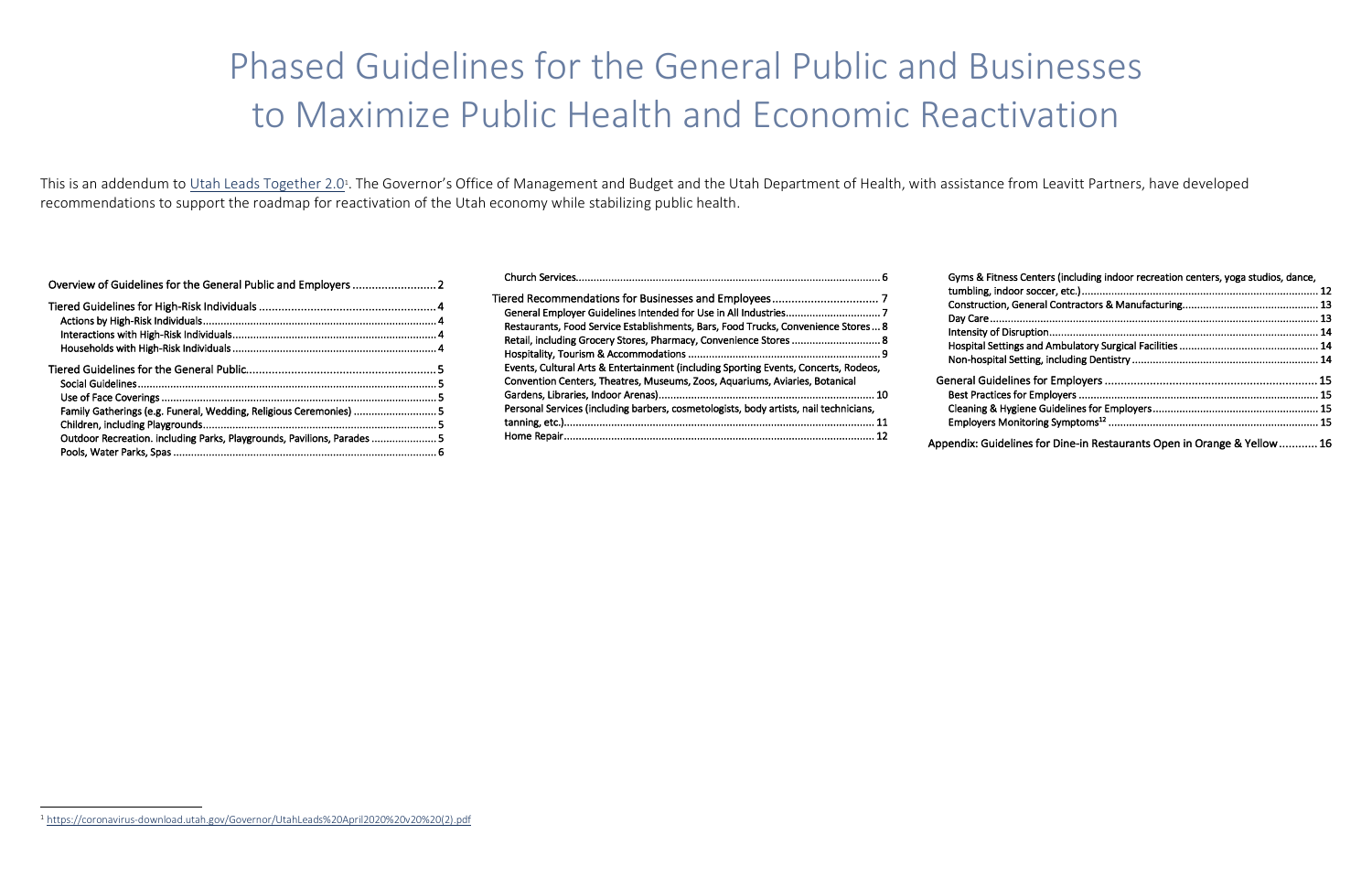# Overview of Guidelines for the General Public and Employers

|                                                                           | <b>High Risk</b>                                                                                                                                                                                                                                                                                                                                                                                                                                                                                                                                                                                                                                                                                                                                                                                                                                                                                                                                                                                                                                                                                                                                                                                                                                                                                                                                                                                                                                                                                                                                                          | <b>Moderate Risk</b>                                                                                                                                                                                                                                                                                                                                                                                                                                                                                                                                                                                                                                                                                                                                                                                                                                                                                                                                                                                                                                                                                                                                                                                                                                                                                                                                                                                                                                                                                                               | <b>Low Risk</b>                                                                                                                                                                                                                                                                                                                                                                                                                                                                                                                                                                                                                                                                                                                                                                                                                                                                                                                                                                                                                                                                                                                                                                                                                                                                                                                                                                                                                                                                                | <b>New Normal Risk</b>                                                                                                                                                                                                                                                                                                                                                                                 |
|---------------------------------------------------------------------------|---------------------------------------------------------------------------------------------------------------------------------------------------------------------------------------------------------------------------------------------------------------------------------------------------------------------------------------------------------------------------------------------------------------------------------------------------------------------------------------------------------------------------------------------------------------------------------------------------------------------------------------------------------------------------------------------------------------------------------------------------------------------------------------------------------------------------------------------------------------------------------------------------------------------------------------------------------------------------------------------------------------------------------------------------------------------------------------------------------------------------------------------------------------------------------------------------------------------------------------------------------------------------------------------------------------------------------------------------------------------------------------------------------------------------------------------------------------------------------------------------------------------------------------------------------------------------|------------------------------------------------------------------------------------------------------------------------------------------------------------------------------------------------------------------------------------------------------------------------------------------------------------------------------------------------------------------------------------------------------------------------------------------------------------------------------------------------------------------------------------------------------------------------------------------------------------------------------------------------------------------------------------------------------------------------------------------------------------------------------------------------------------------------------------------------------------------------------------------------------------------------------------------------------------------------------------------------------------------------------------------------------------------------------------------------------------------------------------------------------------------------------------------------------------------------------------------------------------------------------------------------------------------------------------------------------------------------------------------------------------------------------------------------------------------------------------------------------------------------------------|------------------------------------------------------------------------------------------------------------------------------------------------------------------------------------------------------------------------------------------------------------------------------------------------------------------------------------------------------------------------------------------------------------------------------------------------------------------------------------------------------------------------------------------------------------------------------------------------------------------------------------------------------------------------------------------------------------------------------------------------------------------------------------------------------------------------------------------------------------------------------------------------------------------------------------------------------------------------------------------------------------------------------------------------------------------------------------------------------------------------------------------------------------------------------------------------------------------------------------------------------------------------------------------------------------------------------------------------------------------------------------------------------------------------------------------------------------------------------------------------|--------------------------------------------------------------------------------------------------------------------------------------------------------------------------------------------------------------------------------------------------------------------------------------------------------------------------------------------------------------------------------------------------------|
| Intensity of<br>Disruption                                                | 1 2 3 4 5 6 7 8 9 10                                                                                                                                                                                                                                                                                                                                                                                                                                                                                                                                                                                                                                                                                                                                                                                                                                                                                                                                                                                                                                                                                                                                                                                                                                                                                                                                                                                                                                                                                                                                                      | $1 \mid 2 \mid 3 \mid 4$<br>8910                                                                                                                                                                                                                                                                                                                                                                                                                                                                                                                                                                                                                                                                                                                                                                                                                                                                                                                                                                                                                                                                                                                                                                                                                                                                                                                                                                                                                                                                                                   | 5 6 7 8 9 10                                                                                                                                                                                                                                                                                                                                                                                                                                                                                                                                                                                                                                                                                                                                                                                                                                                                                                                                                                                                                                                                                                                                                                                                                                                                                                                                                                                                                                                                                   | $1$ 2 3 4 5 6 7 8 9 10                                                                                                                                                                                                                                                                                                                                                                                 |
| Overview of<br>Guidelines for<br><b>General Public -</b><br>and Employers | • General public and employers take extreme<br>precautions<br>• Face coverings worn in public settings where other<br>social distancing measures are difficult to maintain<br>• Follow strict hygiene standards, including:<br>• Wash hands frequently with soap and water for<br>at least 20 seconds<br>• Use hand sanitizer frequently<br>• Avoid touching your face<br>• Cover coughs or sneezes (e.g. into a tissue,<br>sleeve, or elbow; not hands)<br>• Regularly clean high-touch surfaces (e.g. door<br>handles, counters, light switches, remote<br>controls, restroom surfaces)<br>• Follow any other standards promulgated by the<br>Centers for Disease Control and Prevention<br>(CDC), the Utah Department of Health, and local<br>health department<br>• Do not shake hands<br>• In-person interactions limited to individual<br>households; Interactions in groups of 10 or fewer<br>• Increase virtual interactions<br>• Leave home infrequently; stay 6 feet away from<br>others when outside the home<br>• Regularly disinfect high-touch areas (e.g. door<br>handles, buttons/switches, countertops, handrails,<br>shopping carts, check-out counters, restroom<br>surfaces)<br>• Give sick family members their own room if possible<br>and keep the door closed<br>• Have only one family member care for the sick<br>individual<br>• Schools closed<br>• Employees and volunteers of businesses operate<br>remotely, unless not possible<br>• Employers evaluate workforce strategy, concerns,<br>and enact strategies to minimize economic impact | • General public and employers take extreme<br>precautions<br>• Face coverings worn in public settings where other<br>social distancing measures are difficult to maintain<br>• Follow strict hygiene standards, including:<br>• Wash hands frequently with soap and water for<br>at least 20 seconds<br>• Use hand sanitizer frequently<br>• Avoid touching your face<br>• Cover coughs or sneezes (e.g. into a tissue,<br>sleeve, or elbow; not hands)<br>• Regularly clean high-touch surfaces (e.g. door<br>handles, counters, light switches, remote<br>controls, restroom surfaces)<br>• Follow any other standards promulgated by the<br>Centers for Disease Control and Prevention<br>(CDC), the Utah Department of Health, and local<br>health department<br>• Do not shake hands<br>. In-person interactions in decreased group sizes that<br>enable all social distancing guidelines to be<br>maintained; social interactions in groups of 20 or<br>fewer<br>• Increase virtual interactions<br>• Leave home infrequently, stay 6 feet away from<br>others when outside the home<br>• Regularly disinfect high-touch areas (e.g. door<br>handles, buttons/switches, countertops, handrails,<br>shopping carts, check-out counters, restroom<br>surfaces)<br>• Give sick family members their own room if possible<br>and keep the door closed<br>• Have only one family member care for the sick<br>individual<br>• Schools closed<br>• Employees and volunteers of businesses operate<br>remotely, unless not possible | • General public and employers take reasonable<br>precautions<br>• Face coverings worn in public settings where other<br>social distancing measures are difficult to maintain<br>• Follow strict hygiene standards, including:<br>• Wash hands frequently with soap and water for<br>at least 20 seconds<br>• Use hand sanitizer frequently<br>• Avoid touching your face<br>• Cover coughs or sneezes (e.g. into a tissue,<br>sleeve, or elbow; not hands)<br>• Regularly clean high-touch surfaces (e.g. door<br>handles, counters, light switches, remote<br>controls, restroom surfaces)<br>• Follow any other standards promulgated by the<br>Centers for Disease Control and Prevention<br>(CDC), the Utah Department of Health, and local<br>health department<br>• Do not shake hands<br>• In-person interactions in decreased group sizes that<br>enable all social distancing guidelines to be<br>maintained; social interactions in groups 50 or fewer<br>• Stay 6 feet away from others when outside the<br>home<br>• Regularly disinfect high-touch areas (e.g. door<br>handles, buttons/switches, countertops, handrails,<br>shopping carts, check-out counters, restroom<br>surfaces)<br>• Give sick family members their own room if possible<br>and keep the door closed<br>• Have only one family member care for the sick<br>individual<br>• Schools open<br>• All businesses operating<br>• Employers exercise discretion with remote work and<br>returning to onsite work | • General public and employers take reasonable<br>precautions<br>• All businesses operating<br>• Schools are open<br>• Traveling restrictions mostly lifted, self-monitor<br>symptoms 14 days upon return; avoid areas of high<br>transmission<br>• Regularly disinfect high-touch areas (e.g. door<br>handles, buttons/switches, handrails, shopping carts,<br>check-out counters, restroom surfaces) |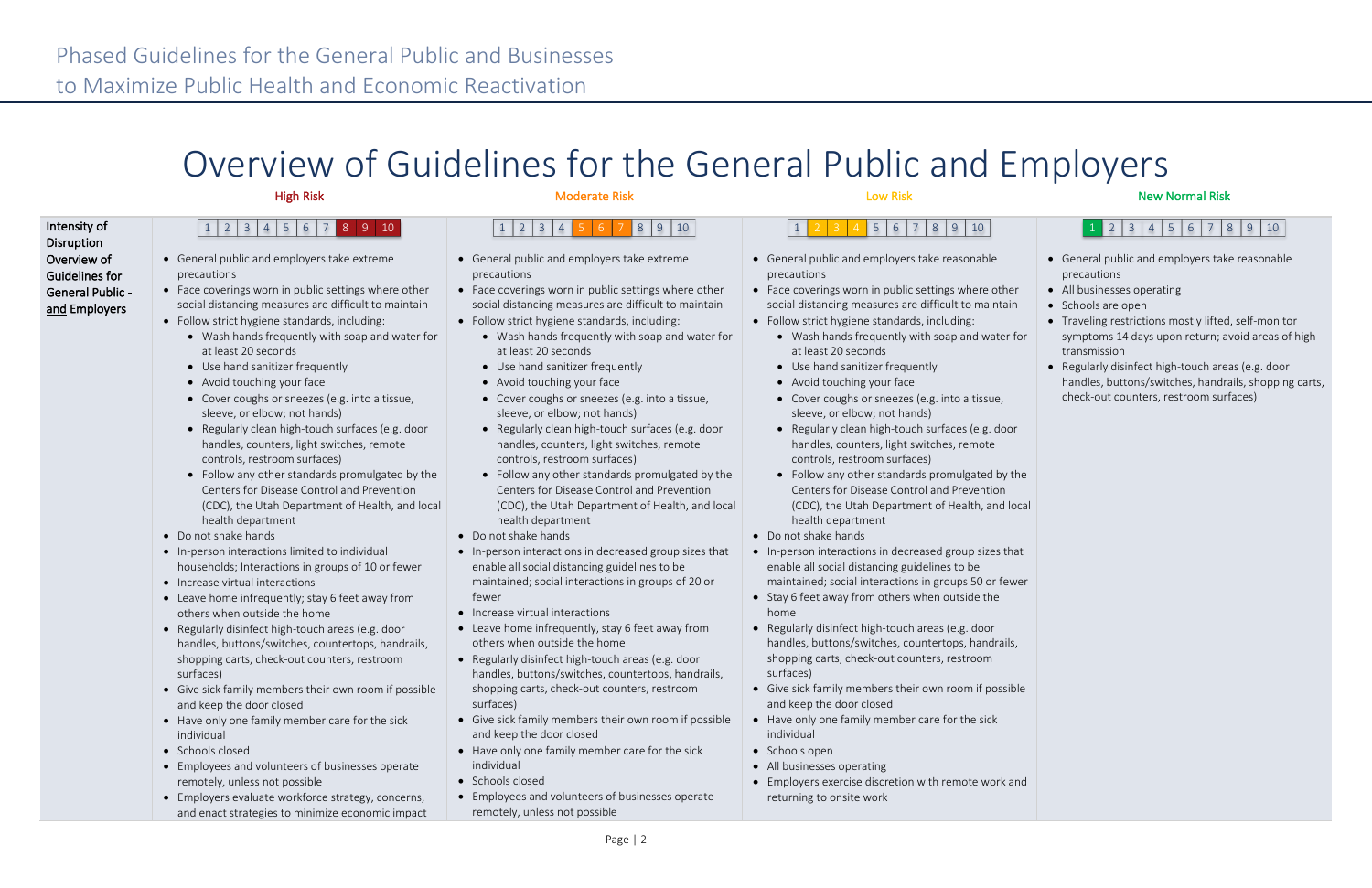| าg)<br>en      |  |  |  |
|----------------|--|--|--|
| n<br>ocol<br>f |  |  |  |
| วท             |  |  |  |

| <b>High Risk</b>                                                                                                                                                                                                                                                                                                                                                                                                                                                                                                                                                         | <b>Moderate Risk</b>                                                                                                                                                                                                                                                                                                                                                                                                                                                                                                                                                                                                                                                                                                                             | <b>Low Risk</b>                                                                                                                                                                                                                                                                                                                                                                                                                                                                          | <b>New Normal Risk</b> |
|--------------------------------------------------------------------------------------------------------------------------------------------------------------------------------------------------------------------------------------------------------------------------------------------------------------------------------------------------------------------------------------------------------------------------------------------------------------------------------------------------------------------------------------------------------------------------|--------------------------------------------------------------------------------------------------------------------------------------------------------------------------------------------------------------------------------------------------------------------------------------------------------------------------------------------------------------------------------------------------------------------------------------------------------------------------------------------------------------------------------------------------------------------------------------------------------------------------------------------------------------------------------------------------------------------------------------------------|------------------------------------------------------------------------------------------------------------------------------------------------------------------------------------------------------------------------------------------------------------------------------------------------------------------------------------------------------------------------------------------------------------------------------------------------------------------------------------------|------------------------|
| • Encourage high-contact businesses not to operate<br>• Symptom checking in public and business<br>interactions (checklist or verbal symptom checking)<br>• Design spaces to maintain 6-foot distance between<br>individuals<br>• Limit travel to essential travel only <sup>2</sup> , quarantine 14<br>days upon return from high-risk areas <sup>3</sup> (this<br>quarantine protocol does not apply to an individual<br>who travels out of state pursuant to the individual's<br>regular and ordinary duties as an employee of a<br>transportation business or entity | • Employers evaluate workforce strategy, concerns,<br>and enact strategies to minimize economic impact<br>• High-contact businesses can operate under strict<br>protocols<br>• Restaurants are open for dine-in services with strict<br>requirements<br>• Symptom checking in public and business<br>interactions (checklist or verbal symptom checking)<br>• Design spaces to maintain 6-foot distance between<br>individuals<br>• Limit out-of-state travel, quarantine 14 days upon<br>return from high-risk areas <sup>3</sup> (this quarantine protocol<br>does not apply to an individual who travels out of<br>state pursuant to the individual's regular and<br>ordinary duties as an employee of a transportation<br>business or entity | • Symptom checking in public and business<br>interactions (checklist or verbal symptom checking)<br>• Design spaces to maintain 6-foot distance between<br>individuals<br>• Limit out-of-state travel, quarantine 14 days upon<br>return from high-risk areas <sup>3</sup> (this quarantine protocol<br>does not apply to an individual who travels out of<br>state pursuant to the individual's regular and<br>ordinary duties as an employee of a transportation<br>business or entity |                        |

<sup>&</sup>lt;sup>2</sup> Essential travel means to: safely relocate by an individual whose home or residence is unsafe, including individuals who have suffered or are at risk of domestic violence, or for whom the safety, sanitation or essentia family member or friend in the same household or another household, including transporting family members or friends; transport a child according to existing parenting time schedules or other visitation schedules pertainin including travel to a veterinarian; seek emergency services; obtain medications and medical services; donate blood; obtain food, including delivery or carry-out services, beverages (alcoholic and non-alcoholic), and other products needed to maintain the safety, sanitation, and essential operation of homes and residences, businesses, and personally owned vehicles, including automobiles and bicycles; perform work if you cannot telework; trans outdoor activities; laundromats and dry cleaners; return to a home or place of residence

<sup>3</sup> https://www.cdc.gov/coronavirus/2019-ncov/travelers/map-and-travel-notices.html#travel-1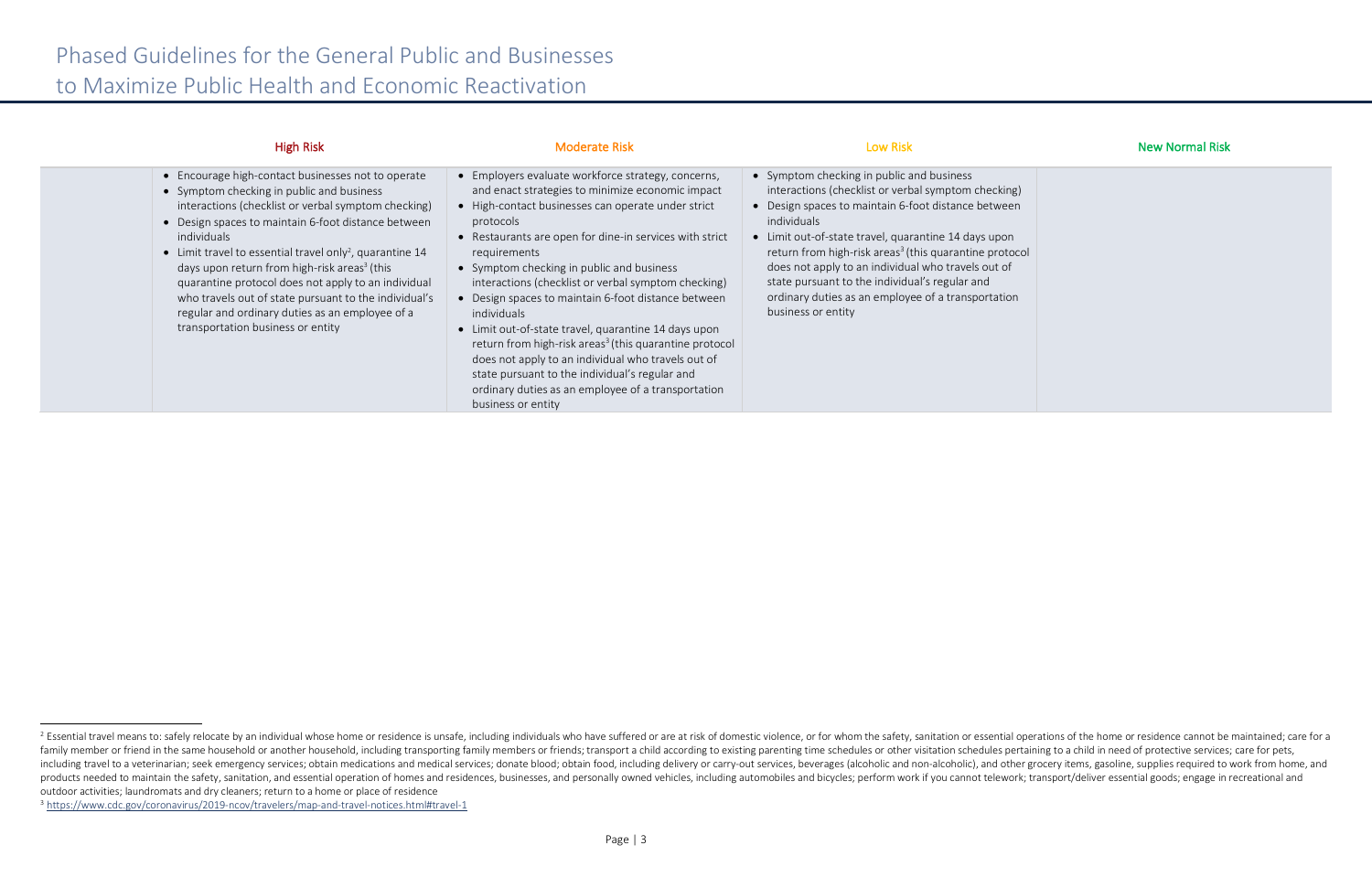# Tiered Guidelines for High-Risk Individuals

High-risk individuals are defined as people 65 years and older, people who live in a nursing home or long-term care facility, people of all ages with underlying medical conditions, including lung disease or moderate to sev heart conditions, people who are immunocompromised (many conditions can cause a person to be immunocompromised, including cancer treatment, smoking, bone marrow or organ transplantation, immune deficiencies, poorly control prolonged use of corticosteroids and other immune weakening medications), people with severe obesity, diabetes, chronic kidney disease undergoing dialysis, or liver disease

|                                                   | <b>High Risk</b>                                                                                                                                                                                                                                                                                                                                                                                                                                                                                                                                                              | <b>Moderate Risk</b>                                                                                                                                                                                                                                                                                                                                                                                                                                                                                                                                                           | <b>Low Risk</b>                                                                                                                                                                                                                                                                                                                                                                                                                                                                                                                                                                                                                                         | <b>New Normal Risk</b>                                                                                                                                                                                                                                      |
|---------------------------------------------------|-------------------------------------------------------------------------------------------------------------------------------------------------------------------------------------------------------------------------------------------------------------------------------------------------------------------------------------------------------------------------------------------------------------------------------------------------------------------------------------------------------------------------------------------------------------------------------|--------------------------------------------------------------------------------------------------------------------------------------------------------------------------------------------------------------------------------------------------------------------------------------------------------------------------------------------------------------------------------------------------------------------------------------------------------------------------------------------------------------------------------------------------------------------------------|---------------------------------------------------------------------------------------------------------------------------------------------------------------------------------------------------------------------------------------------------------------------------------------------------------------------------------------------------------------------------------------------------------------------------------------------------------------------------------------------------------------------------------------------------------------------------------------------------------------------------------------------------------|-------------------------------------------------------------------------------------------------------------------------------------------------------------------------------------------------------------------------------------------------------------|
| <b>Actions by High-Risk</b><br><b>Individuals</b> | • Face coverings worn at all times in public setting<br>• Limit travel to only essential travel, as defined on<br>page 3; if telework is not possible, limit travel to<br>work-related travel only<br>• Limit visiting friends or family without urgent<br>need<br>• Limit physical interactions with other high-risk<br>individuals, except for members of your<br>household or residence<br>• Limit attending gatherings of any number of<br>people outside your household or residence<br>• Do not visit hospitals, nursing homes, or other<br>residential care facilities | • Face coverings worn at all times in public setting<br>• Limit travel to only essential travel, as defined on<br>page 3; if telework is not possible, limit travel to<br>work-related travel only<br>• Limit visiting friends or family without urgent<br>need<br>• Limit physical interactions with other high-risk<br>individuals, except for members of your<br>household or residence<br>• Limit attending gatherings of any number of<br>people outside your household or residence<br>• Do not visit hospitals, nursing homes, or other<br>residential care facilities  | Face coverings worn in settings where other<br>social distancing measures are difficult to<br>maintain<br>• For any travel, use appropriate precautions;<br>avoid high-risk areas<br>Telework if possible, if not, maintain 6-foot<br>distance<br>• When visiting friends or family, wear face<br>coverings when within a 6-foot distance<br>Limit physical interactions with other high-risk<br>individuals, except for members of your<br>household or residence<br>Social interactions in groups of 20 or fewer<br>people outside your household or residence<br>• Limit visits to hospitals, nursing homes, or other<br>residential care facilities | • For any travel, use appropriate p<br>avoid high-risk areas<br>Limit physical interactions with o<br>$\bullet$<br>individuals, who are symptomati<br>Interactions allowable in larger g<br>hygiene measures and symptom<br>Do not interact with symptomati |
| Interactions with High-Risk<br><b>Individuals</b> | • Avoid physical interactions with high-risk<br>individuals as much as possible<br>• No visits to hospitals, nursing homes, and other<br>residential care facilities<br>• Targeted testing for those working with high-risk<br>individuals                                                                                                                                                                                                                                                                                                                                    | • Avoid physical interactions with high-risk<br>individuals as much as possible<br>• No visits to hospitals, nursing homes, and other<br>residential care facilities<br>• Targeted testing for those working with high-risk<br>individuals                                                                                                                                                                                                                                                                                                                                     | Individuals not experiencing symptoms<br>consistent with COVID-19 take extra precautions<br>and follow strict hygiene standards when<br>interacting with high-risk groups<br>Do not interact with symptomatic individuals<br>Limit visitors to the hospital, nursing homes, or<br>other residential care facilities<br>Targeted testing for those working with high-risk<br>individuals                                                                                                                                                                                                                                                                 | Individuals not experiencing sym<br>consistent with COVID-19 take e:<br>and follow strict hygiene standar<br>interacting with high-risk groups<br>Take proper precautions when vi<br>hospital, nursing homes, or othe<br>facilities                         |
| Households with High-Risk<br>Individuals          | $\bullet$<br>$\bullet$<br>Consider providing additional protections or more intensive care for high-risk household member<br>Additional CDC guidance for high-risk populations can be found here <sup>4</sup><br>$\bullet$                                                                                                                                                                                                                                                                                                                                                    | • For those living with a high-risk individual, household members should conduct themselves as if they are a significant risk to the high-risk individual<br>Wash hands before interacting with high-risk household members, including before feeding or caring for the person<br>If possible, provide a protected space for high-risk household members, and ensure all utensils and surfaces are cleaned regularly<br>High-risk populations should take extra precaution to avoid close contact with multiple people, including having the same caretakers whenever possible | Those who are, or work with, vulnerable populations should undergo daily screening/symptom monitoring and should be tested if they develop COVID-19 symptoms                                                                                                                                                                                                                                                                                                                                                                                                                                                                                            |                                                                                                                                                                                                                                                             |

<sup>4</sup> https://www.cdc.gov/coronavirus/2019-ncov/need-extra-precautions/what-you-can-do.html

| r        | For any travel, use appropriate precautions;<br>avoid high-risk areas<br>Limit physical interactions with other high-risk<br>individuals, who are symptomatic<br>Interactions allowable in larger groups, with strict<br>hygiene measures and symptom monitoring<br>Do not interact with symptomatic individuals |
|----------|------------------------------------------------------------------------------------------------------------------------------------------------------------------------------------------------------------------------------------------------------------------------------------------------------------------|
| ١S<br>sk | Individuals not experiencing symptoms<br>consistent with COVID-19 take extra precautions<br>and follow strict hygiene standards when<br>interacting with high-risk groups<br>Take proper precautions when visiting the<br>hospital, nursing homes, or other residential care<br>facilities                       |
|          |                                                                                                                                                                                                                                                                                                                  |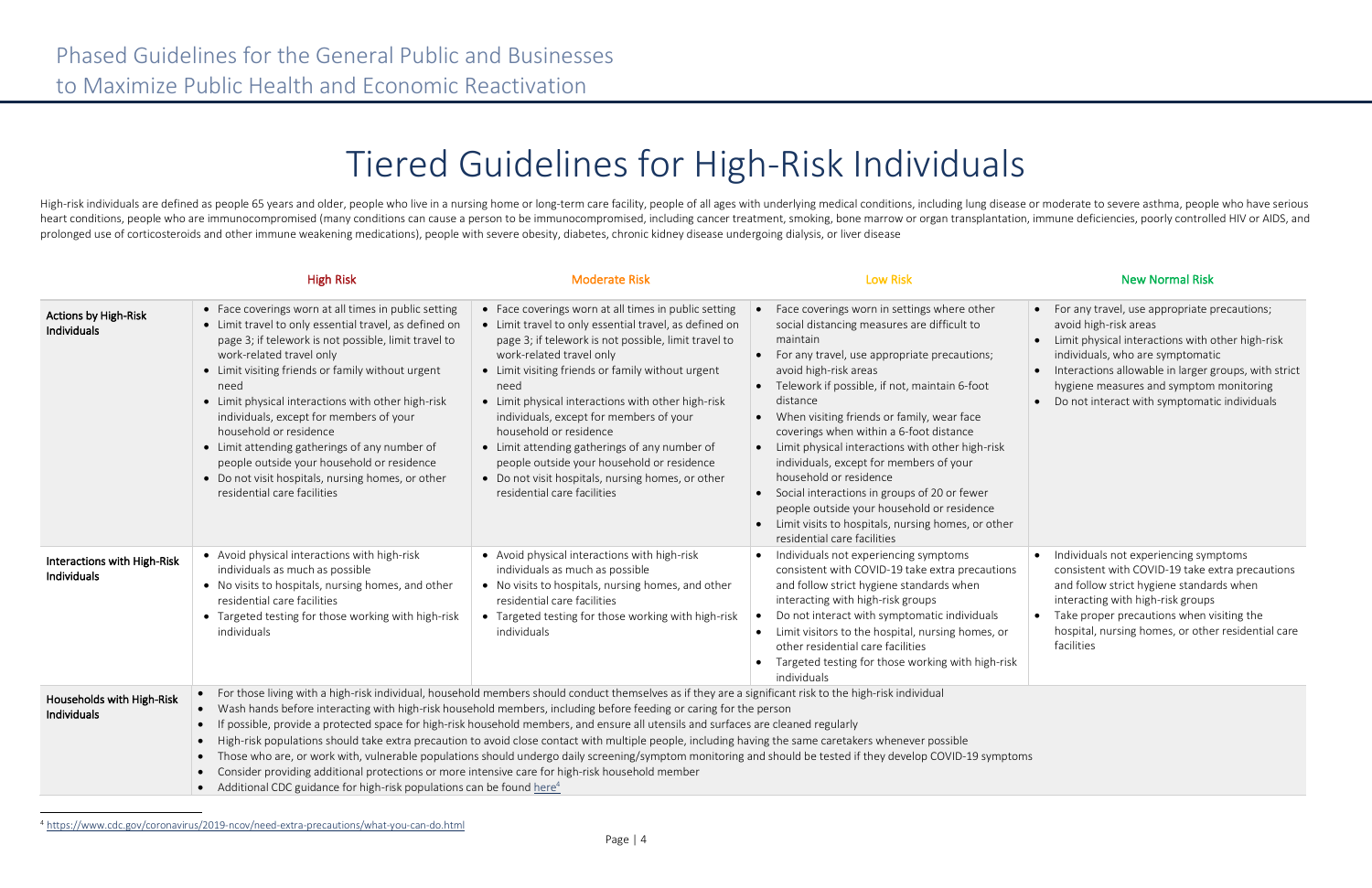## Tiered Guidelines for the General Public

|                                                                                      | <b>High Risk</b>                                                                                                                                                                                                                                                                                                                                                                                                                                                                                                                   | <b>Moderate Risk</b>                                                                                                                                                                                                                                                                                                                                                                                                                                                                                                               | <b>Low Risk</b>                                                                                                                                                                                                                                                                                                                                                                                                                                                                                                                    | <b>New Normal Risk</b>                                                                                                                                                                                 |
|--------------------------------------------------------------------------------------|------------------------------------------------------------------------------------------------------------------------------------------------------------------------------------------------------------------------------------------------------------------------------------------------------------------------------------------------------------------------------------------------------------------------------------------------------------------------------------------------------------------------------------|------------------------------------------------------------------------------------------------------------------------------------------------------------------------------------------------------------------------------------------------------------------------------------------------------------------------------------------------------------------------------------------------------------------------------------------------------------------------------------------------------------------------------------|------------------------------------------------------------------------------------------------------------------------------------------------------------------------------------------------------------------------------------------------------------------------------------------------------------------------------------------------------------------------------------------------------------------------------------------------------------------------------------------------------------------------------------|--------------------------------------------------------------------------------------------------------------------------------------------------------------------------------------------------------|
| <b>Social Guidelines</b>                                                             | • General public takes extreme precautions<br>• Stay 6 feet away from others when outside the<br>home unless not possible<br>• Face coverings worn in settings where other social<br>distancing measures are difficult to maintain<br>• In-person interactions limited to individual<br>households; increase virtual interactions<br>• Essential travel only. Leave home infrequently<br>• Social interactions in groups of 10 or fewer                                                                                            | • General public takes extreme precautions<br>• Stay 6 feet away from others when outside the<br>home unless not possible<br>• Face coverings worn in settings where other social<br>distancing measures are difficult to maintain<br>• In-person interactions limited to individual<br>households and those who have been following<br>recommended distancing/hygiene guidelines;<br>increase use of virtual interactions<br>• Leave home infrequently<br>• Social interactions in groups of 20 or fewer                          | • General public takes reasonable precautions<br>• Stay 6 feet away from others when outside the<br>home<br>• Face coverings worn in settings where other social<br>distancing measures are difficult to maintain<br>• Social interactions in groups 50 or fewer; this may<br>be increased incrementally based on data &<br>milestone trends                                                                                                                                                                                       | • General public takes reasonable p<br>• Interactions allowable in larger gr<br>hygiene measures and symptom<br>• Evaluate mass gatherings based of<br>testing rates                                   |
| Use of Face Coverings                                                                | • Face coverings (e.g. mask, scarf, gaiter, bandana)<br>worn in public settings where other social<br>distancing measures are difficult to maintain<br>• Change or launder cloth face coverings routinely<br>• Individuals should stay 6 feet away from others<br>even when wearing a face covering<br>• Cloth face coverings should not be placed on<br>young children under the age of 2, anyone who<br>has trouble breathing, or is unconscious,<br>incapacitated, or otherwise unable to remove the<br>mask without assistance | • Face coverings (e.g. mask, scarf, gaiter, bandana)<br>worn in public settings where other social<br>distancing measures are difficult to maintain<br>• Change or launder cloth face coverings routinely<br>• Individuals should stay 6 feet away from others<br>even when wearing a face covering<br>• Cloth face coverings should not be placed on<br>young children under the age of 2, anyone who<br>has trouble breathing, or is unconscious,<br>incapacitated, or otherwise unable to remove the<br>mask without assistance | • Face coverings (e.g. mask, scarf, gaiter, bandana)<br>worn in public settings where other social<br>distancing measures are difficult to maintain<br>• Change or launder cloth face coverings routinely<br>• Individuals should stay 6 feet away from others<br>even when wearing a face covering<br>• Cloth face coverings should not be placed on<br>young children under the age of 2, anyone who<br>has trouble breathing, or is unconscious,<br>incapacitated, or otherwise unable to remove the<br>mask without assistance | • Face coverings not necessary for<br>public                                                                                                                                                           |
| Family Gatherings (e.g.<br>Funeral, Wedding, Religious<br>Ceremonies)                | • Follow all social guidelines outlined above<br>• Only members of the same household or<br>residence may attend                                                                                                                                                                                                                                                                                                                                                                                                                   | • Follow all social guidelines outlined above<br>• Small group of close family and friends may<br>attend, as long as they have been following social<br>distancing and hygiene practices for two weeks                                                                                                                                                                                                                                                                                                                             | • Follow all social guidelines outlined above<br>• Medium sized group that enables all social<br>distancing guidelines to be followed                                                                                                                                                                                                                                                                                                                                                                                              | · Follow all social guidelines outline<br>• Interactions allowable in larger gr<br>hygiene measures and symptom                                                                                        |
| Children, including<br>Playgrounds                                                   | • Follow all social guidelines outlined above<br>• Do not attend school outside the home<br>• Do not arrange or participate in in-person<br>playdates or similar activities<br>• Do not allow children on public playground<br>• Soft closure of schools<br>• Schools may send home food                                                                                                                                                                                                                                           | • Follow all social guidelines outlined above<br>• Do not attend school outside the home<br>• Do not arrange or participate in in-person<br>playdates or similar activities<br>• Do not allow children on public playground<br>• Soft closure of schools<br>• Schools may send home food                                                                                                                                                                                                                                           | • Follow all social guidelines outlined above<br>• Schools are open, but follow distancing guidelines<br>• Increased cleaning and hygiene regimen<br>• All symptomatic children should stay home from<br>school and childcare, and will be sent home if<br>exhibiting any symptoms<br>• Limit child interaction with other children in public<br>spaces (e.g. playground equipment); a 6-foot<br>distance should be maintained                                                                                                     | • Follow all social guidelines outline<br>• Schools are open, with increased<br>hygiene regimen<br>• All symptomatic children should s<br>school and childcare, and will be<br>exhibiting any symptoms |
| <b>Outdoor Recreation.</b><br>including Parks,<br>Playgrounds, Pavilions,<br>Parades | • Follow all social guidelines outlined above<br>• Remain at least 6 feet apart from individuals from<br>other households while engaging in outdoor                                                                                                                                                                                                                                                                                                                                                                                | • Follow all social guidelines outlined above<br>• Remain at least 6 feet apart from individuals from<br>other households while engaging in outdoor                                                                                                                                                                                                                                                                                                                                                                                | • Follow all social guidelines outlined above<br>• Remain at least 6 feet apart from individuals from<br>other households while engaging in outdoor                                                                                                                                                                                                                                                                                                                                                                                | • Follow all social guidelines outline<br>• Resume activities, follow hygiene                                                                                                                          |

| he<br>social<br>s may              | General public takes reasonable precautions<br>Interactions allowable in larger groups, with strict<br>hygiene measures and symptom monitoring<br>Evaluate mass gatherings based on monitoring and<br>testing rates                            |
|------------------------------------|------------------------------------------------------------------------------------------------------------------------------------------------------------------------------------------------------------------------------------------------|
| ana)<br>nely<br>ers<br>ho<br>e the | Face coverings not necessary for the general<br>public                                                                                                                                                                                         |
|                                    | Follow all social guidelines outlined above<br>Interactions allowable in larger groups, with strict<br>hygiene measures and symptom monitoring                                                                                                 |
| elines<br>rom<br>f<br>public       | Follow all social guidelines outlined above<br>Schools are open, with increased cleaning and<br>hygiene regimen<br>All symptomatic children should stay home from<br>school and childcare, and will be sent home if<br>exhibiting any symptoms |
| from                               | Follow all social guidelines outlined above<br>Resume activities, follow hygiene standards                                                                                                                                                     |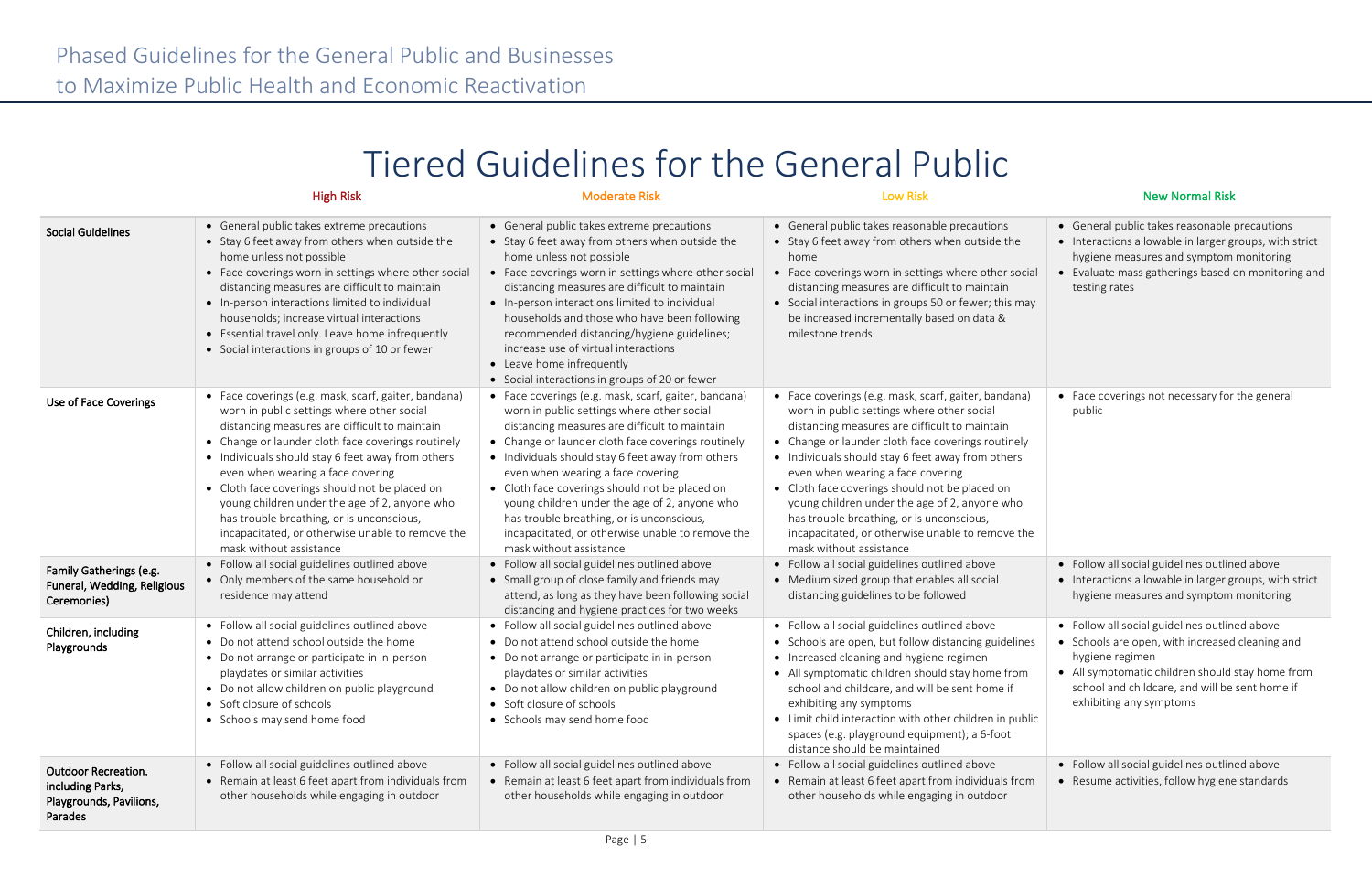|                          | <b>High Risk</b>                                                                                                                                                                                                                                                                                                                                                                                                                                                                                                                                                                                                                                                                                                                                                                 | <b>Moderate Risk</b>                                                                                                                                                                                                                                                                                                                                    | <b>Low Risk</b>                                                                                                                                                                                                                                                                                                                                                                                                                                                                                                                                                                                                                                                                                                                                                                                                                                                                                                                                                                                                                                                                                                                                     | <b>New Normal Risk</b>                                                          |
|--------------------------|----------------------------------------------------------------------------------------------------------------------------------------------------------------------------------------------------------------------------------------------------------------------------------------------------------------------------------------------------------------------------------------------------------------------------------------------------------------------------------------------------------------------------------------------------------------------------------------------------------------------------------------------------------------------------------------------------------------------------------------------------------------------------------|---------------------------------------------------------------------------------------------------------------------------------------------------------------------------------------------------------------------------------------------------------------------------------------------------------------------------------------------------------|-----------------------------------------------------------------------------------------------------------------------------------------------------------------------------------------------------------------------------------------------------------------------------------------------------------------------------------------------------------------------------------------------------------------------------------------------------------------------------------------------------------------------------------------------------------------------------------------------------------------------------------------------------------------------------------------------------------------------------------------------------------------------------------------------------------------------------------------------------------------------------------------------------------------------------------------------------------------------------------------------------------------------------------------------------------------------------------------------------------------------------------------------------|---------------------------------------------------------------------------------|
|                          | activities (e.g., walking, hiking, running, bicycling,<br>hunting, fishing, etc.)<br>• Do not touch high-touch surfaces, including<br>handrails, trail signs, maps<br>• Do not congregate at trailheads, parks, or other<br>outdoor spaces<br>• Do not engage in close-contact or team sports<br>• Do not travel to, or participate in activities at, any<br>of the following locations:<br>o places of public amusement or public activity<br>o public swimming pools<br>o gyms, and fitness centers<br>• Do not go to or engage in activities at a state park<br>located outside the county in which you reside<br>(the availability of national parks will be<br>determined in consultation with the National Park<br>Service and the county in which the park is<br>located) | activities (e.g., walking, hiking, running, bicycling,<br>hunting, fishing, etc.)<br>• Do not touch high-touch surfaces, including<br>handrails, trail signs, maps<br>• Do not congregate at trailheads, parks, or other<br>outdoor spaces<br>• Do not engage in close-contact or team sports<br>• Follow guidelines for state and national parks       | activities (e.g., walking, hiking, running, bicycling,<br>hunting, fishing, etc.)<br>• Avoid contact with high-touch surfaces, including<br>handrails, trail signs, maps<br>• Do not congregate at trailheads, parks, or other<br>outdoor spaces<br>• Distribution of promotional items, candy, food<br>items, etc. during parades or spectator sporting<br>events must be distributed in a manner that does<br>not promote congregating<br>• Participants (e.g., players, performers, actors)<br>should have their symptoms checked<br>• Follow guidelines for state and national parks<br>• Recreation camps may operate in accordance with<br>existing policy and health guidelines<br>• Recreational vehicle parks may operate in<br>accordance with existing policy and health<br>guidelines<br>• Roadway rest areas may open and operate in<br>accordance with existing policy and health<br>guidelines<br>• Exhibit caution when engaging in close-contact or<br>team sports, including symptom checking of<br>participants prior to each competition or practice<br>• Limit spectators so social distancing guidelines can<br>be adhered to |                                                                                 |
| Pools, Water Parks, Spas | • Follow all social guidelines outlined on page 5<br>• Pools are closed                                                                                                                                                                                                                                                                                                                                                                                                                                                                                                                                                                                                                                                                                                          | • Follow all social guidelines outlined on page 5<br>• Pools are limited to lap swim only, one swimmer<br>per lane; no congregating on pool decks<br>• Swim team is allowed as long as social distancing is<br>allowed on pool deck<br>• Symptom screening<br>• Maintain signage that encourages social distancing<br>guidelines to be met at all times | • Follow all social guidelines outlined on page 5<br>• Pools are opened at a capacity that enables 6'<br>social distance to be maintained at all times<br>• 6' social distancing is maintained on pool deck and<br>in pools<br>• Lap swimming resumes to normal capacity<br>• Swim team and swim lessons are allowed as long<br>as social distancing is allowed on pool deck<br>• Maintain signage that encourages social distancing<br>guidelines to be met at all times                                                                                                                                                                                                                                                                                                                                                                                                                                                                                                                                                                                                                                                                           | • Follow all social guidelines outlined on page 5<br>• Resume normal operations |
| <b>Church Services</b>   | • Follow all social guidelines outlined on page 5<br>• Recommend streamed services to households                                                                                                                                                                                                                                                                                                                                                                                                                                                                                                                                                                                                                                                                                 | • Follow all social guidelines outlined on page 5<br>• Spacing between immediate household groups<br>• Alternate schedules to accommodate smaller<br>gatherings where social distancing guidelines can<br>be adhered to<br>• Recommend streamed services to households                                                                                  | • Follow all social guidelines outlined on page 5<br>• Spacing between immediate household groups<br>• Alternate schedules to accommodate smaller<br>gatherings where social distancing guidelines can<br>be adhered to<br>• Recommend streamed services to households                                                                                                                                                                                                                                                                                                                                                                                                                                                                                                                                                                                                                                                                                                                                                                                                                                                                              | • Follow all social guidelines outlined on page 5<br>• Resume normal services   |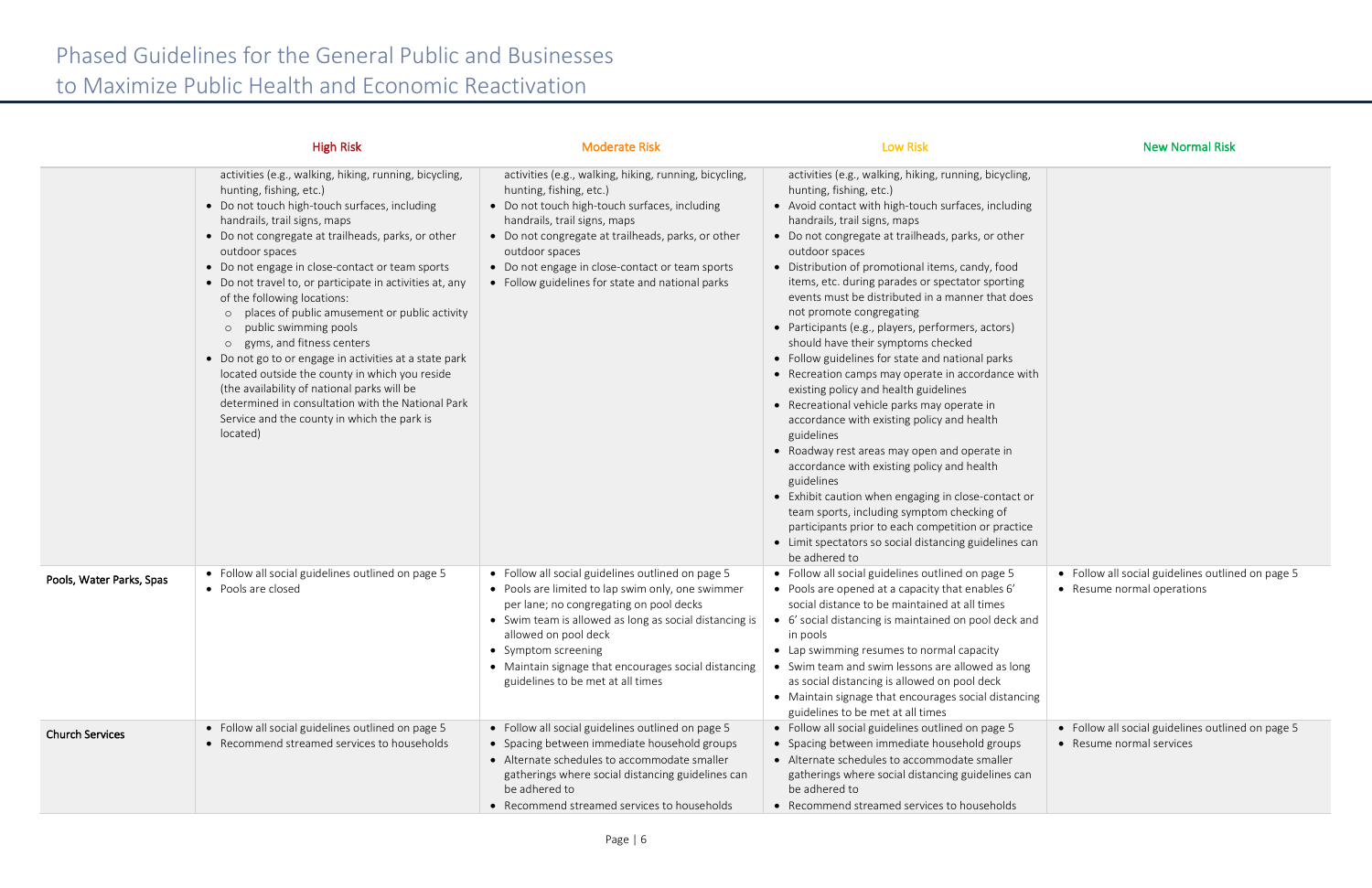| Intensity of<br>Disruption                                                            | 1 2 3 4 5 6 7 8 9 10                                                                                                                                                                                                                                                                                                                                                                                                                                                                                                                                                                                                                                                                                                                                                                                                                                                                                                                                                                                                                                                                                                                                                                                                                                                                                                                                                                                                                                                                                                                                                                                                  | 5 6 7 8 9 10                                                                                                                                                                                                                                                                                                                                                                                                                                                                                                                                                                                                                                                                                                                                                                                                                                                                                                                                                                                                                                                                                                                                                                                                                                                                                                                                                                                                                                                                                                                                                                                                          | $4$ 5 6 7 8 9 10                                                                                                                                                                                                                                                                                                                                                                                                                                                                                                                                                                                                                                                                                                                                                                                                                                                                                                                                                                                                                                                                                                                                                                                                                                                                                                                                                                                                                                                             | $1$ 2 3 4 5 6 7 8 9 10                                                                                                                 |
|---------------------------------------------------------------------------------------|-----------------------------------------------------------------------------------------------------------------------------------------------------------------------------------------------------------------------------------------------------------------------------------------------------------------------------------------------------------------------------------------------------------------------------------------------------------------------------------------------------------------------------------------------------------------------------------------------------------------------------------------------------------------------------------------------------------------------------------------------------------------------------------------------------------------------------------------------------------------------------------------------------------------------------------------------------------------------------------------------------------------------------------------------------------------------------------------------------------------------------------------------------------------------------------------------------------------------------------------------------------------------------------------------------------------------------------------------------------------------------------------------------------------------------------------------------------------------------------------------------------------------------------------------------------------------------------------------------------------------|-----------------------------------------------------------------------------------------------------------------------------------------------------------------------------------------------------------------------------------------------------------------------------------------------------------------------------------------------------------------------------------------------------------------------------------------------------------------------------------------------------------------------------------------------------------------------------------------------------------------------------------------------------------------------------------------------------------------------------------------------------------------------------------------------------------------------------------------------------------------------------------------------------------------------------------------------------------------------------------------------------------------------------------------------------------------------------------------------------------------------------------------------------------------------------------------------------------------------------------------------------------------------------------------------------------------------------------------------------------------------------------------------------------------------------------------------------------------------------------------------------------------------------------------------------------------------------------------------------------------------|------------------------------------------------------------------------------------------------------------------------------------------------------------------------------------------------------------------------------------------------------------------------------------------------------------------------------------------------------------------------------------------------------------------------------------------------------------------------------------------------------------------------------------------------------------------------------------------------------------------------------------------------------------------------------------------------------------------------------------------------------------------------------------------------------------------------------------------------------------------------------------------------------------------------------------------------------------------------------------------------------------------------------------------------------------------------------------------------------------------------------------------------------------------------------------------------------------------------------------------------------------------------------------------------------------------------------------------------------------------------------------------------------------------------------------------------------------------------------|----------------------------------------------------------------------------------------------------------------------------------------|
| <b>General Employer</b><br><b>Guidelines Intended</b><br>for Use in All<br>Industries | Employers exercise extreme caution, with employees<br>working remotely, evaluating workforce concerns, and<br>enacting strategies to minimize economic impact.<br>Businesses that necessitate on-site work should monitor<br>workforce for symptoms and well-being.<br>• Employers take extreme precautions<br>• Provide accommodations to high-risk employees<br>• Employees and volunteers operate remotely, unless<br>not possible<br>• Symptom <sup>5</sup> checking in business interactions<br>• Face coverings worn in settings where other social<br>distancing measures are difficult to maintain; ensure<br>that face coverings are available<br>• Make every possible effort to enable working from<br>home as a first option; where not possible,<br>workplaces comply with distancing and hygiene<br>guidelines<br>• Minimize face-to-face interactions, including with<br>customers (e.g. utilize drive-thru, install partitions)<br>• Where distancing and hygiene guidelines cannot be<br>followed in full, businesses should consider whether<br>that activity needs to continue for the business to<br>operate<br>• Eliminate unnecessary travel and cancel or postpone<br>in-person meetings, conferences, workshops, and<br>training sessions<br>• Require employees to self-quarantine when<br>returning from high-risk <sup>6</sup> areas<br>• Employers evaluate workforce strategy and<br>concerns and enact strategies to minimize economic<br>impact<br>• Employers must not allow any individuals under<br>isolation or quarantine to come to work at any time<br>unless authorized by LHD | Employers exercise extreme caution, with employees<br>working remotely, evaluating workforce concerns, and<br>enacting strategies to minimize economic impact.<br>Businesses that necessitate on-site work should monitor<br>workforce for symptoms and well-being.<br>• Employers take extreme precautions<br>• Provide accommodations to high-risk employees<br>• Employees and volunteers operate remotely, unless<br>not possible<br>• Symptom <sup>5</sup> checking in business interactions<br>• Face coverings worn in settings where other social<br>distancing measures are difficult to maintain; ensure<br>that face coverings are available<br>• Make every possible effort to enable working from<br>home as a first option; where not possible,<br>workplaces comply with distancing and hygiene<br>guidelines<br>• Minimize face-to-face interactions, including with<br>customers (e.g. utilize drive-thru, install partitions)<br>• Where distancing and hygiene guidelines cannot be<br>followed in full, businesses should consider whether<br>that activity needs to continue for the business to<br>operate<br>• Eliminate unnecessary travel and cancel or postpone<br>in-person meetings, conferences, workshops, and<br>training sessions<br>• Require employees to self-quarantine when<br>returning from high-risk <sup>6</sup> areas<br>• Employers evaluate workforce strategy and<br>concerns and enact strategies to minimize economic<br>impact<br>• Employers must not allow any individuals under<br>isolation or quarantine to come to work at any time<br>unless authorized by LHD | Employers encourage flexible working arrangements<br>(rotating shifts, remote work, etc.). Comply with<br>distancing guidelines. Increased cleaning regimen of<br>high-touch areas. Monitor employees for symptoms and<br>well-being.<br>• All businesses open<br>Employers take reasonable precautions<br>$\bullet$<br>Provide accommodations to high-risk employees;<br>minimize face-to-face contact, assign tasks that<br>allow these individuals to maintain a 6-foot distance<br>from other employees or customers, implement<br>flexible work hours or staggered shifts, allow high-<br>risk individuals to work remotely<br>Symptom <sup>5</sup> checking in business interactions<br>$\bullet$<br>Face coverings worn in settings where other social<br>$\bullet$<br>distancing measures are difficult to maintain; ensure<br>that face coverings are available<br>Encourage remote work when possible; employers<br>$\bullet$<br>exercise discretion with returning to onsite work<br>Workplaces comply with distancing and hygiene<br>guidelines<br>Limit unnecessary travel<br>$\bullet$<br>Require employees to self-quarantine when<br>$\bullet$<br>returning from high-risk <sup>6</sup> areas<br>Employers evaluate workforce strategy and<br>$\bullet$<br>concerns and enact strategies to minimize economic<br>impact<br>Employers must not allow any individuals under<br>isolation or quarantine to come to work at any time<br>unless authorized by LHD | All businesses are open and operating under stricter<br>hygiene and cleaning regimen. Monitoring health of<br>workforce and customers. |

<sup>&</sup>lt;sup>5</sup> Symptoms include fever of 100.4 degrees Fahrenheit or above, cough, trouble breathing, sore throat, sudden change in taste or smell, muscle aches or pains

## Tiered Recommendations for Businesses and Employees

### High Risk Moderate Risk Low Risk New Normal Risk

<sup>6</sup> https://www.cdc.gov/coronavirus/2019-ncov/travelers/map-and-travel-notices.html#travel-1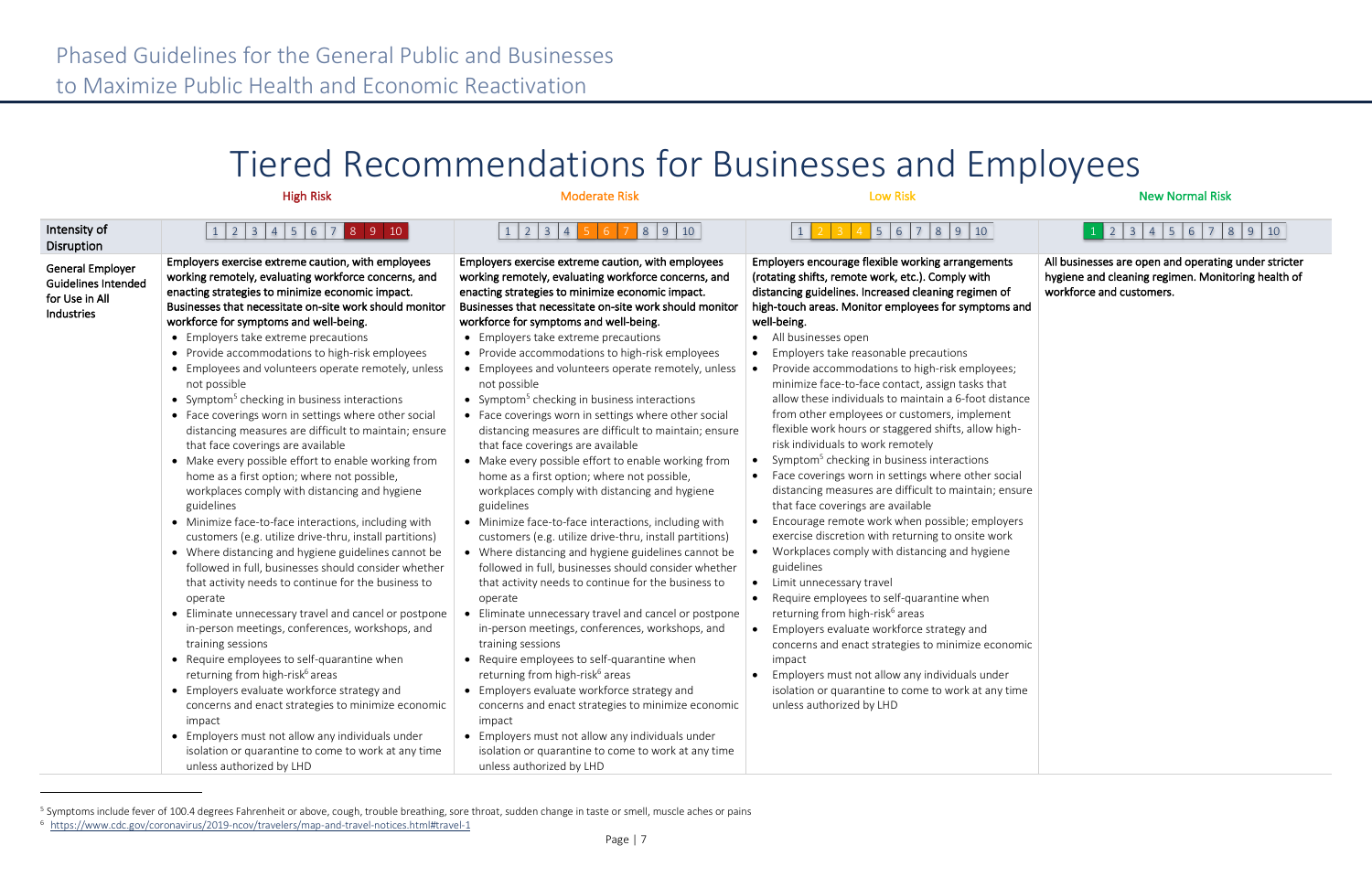|                                                                                                    | <b>High Risk</b>                                                                                                                                                                                                                                                                                                                                                                                                                                                                                                                                                                                                                                                                                                                                                                                                                                                                                                                                                                                                                                                                                                    | <b>Moderate Risk</b>                                                                                                                                                                                                                                                                                                                                                                                                                                                                                                                                                                                                                                                                                                                                                                                                                                                                                                                                                                                                                                                                                                                                                                                                                                                                                                | <b>Low Risk</b>                                                                                                                                                                                                                                                                                                                                                                                                                                                                                                                                                                                                                                                                                                                                                                                                                                                                                                                                                                                                                                                                                                                                                                         | <b>New Normal Risk</b>                                                                                                                                                                                                                                                                                                                                                                                      |
|----------------------------------------------------------------------------------------------------|---------------------------------------------------------------------------------------------------------------------------------------------------------------------------------------------------------------------------------------------------------------------------------------------------------------------------------------------------------------------------------------------------------------------------------------------------------------------------------------------------------------------------------------------------------------------------------------------------------------------------------------------------------------------------------------------------------------------------------------------------------------------------------------------------------------------------------------------------------------------------------------------------------------------------------------------------------------------------------------------------------------------------------------------------------------------------------------------------------------------|---------------------------------------------------------------------------------------------------------------------------------------------------------------------------------------------------------------------------------------------------------------------------------------------------------------------------------------------------------------------------------------------------------------------------------------------------------------------------------------------------------------------------------------------------------------------------------------------------------------------------------------------------------------------------------------------------------------------------------------------------------------------------------------------------------------------------------------------------------------------------------------------------------------------------------------------------------------------------------------------------------------------------------------------------------------------------------------------------------------------------------------------------------------------------------------------------------------------------------------------------------------------------------------------------------------------|-----------------------------------------------------------------------------------------------------------------------------------------------------------------------------------------------------------------------------------------------------------------------------------------------------------------------------------------------------------------------------------------------------------------------------------------------------------------------------------------------------------------------------------------------------------------------------------------------------------------------------------------------------------------------------------------------------------------------------------------------------------------------------------------------------------------------------------------------------------------------------------------------------------------------------------------------------------------------------------------------------------------------------------------------------------------------------------------------------------------------------------------------------------------------------------------|-------------------------------------------------------------------------------------------------------------------------------------------------------------------------------------------------------------------------------------------------------------------------------------------------------------------------------------------------------------------------------------------------------------|
| Restaurants, Food<br>Service<br>Establishments, Bars,<br>Food Trucks,<br><b>Convenience Stores</b> | Takeout, curbside pickup or delivery only. Extreme<br>caution taken in food preparation. Physical distancing<br>maintained. Contactless payment encouraged. Create<br>safe environment for staff<br>• Follow all employer guidelines outlined on page 7<br>• Takeout only. This includes delivery, curbside<br>pickup, third-party delivery (e.g., DoorDash,<br>Grubhub, Uber Eats)<br>• Symptom checking of employees<br>• Stagger workstations so workers can maintain a 6-<br>foot distance and do not face one another<br>• Encourage contactless payment; if not possible,<br>disinfect transaction terminal between customers<br>• Staff must sanitize hands between handling<br>payment options and food/containers<br>• When delivering food, drivers use hand sanitizer<br>before passing delivery to customers and use<br>disposable containers/packaging that do not need to<br>be returned<br>• Employers provide personal protection equipment<br>such as face coverings, hair nets, gloves, overalls<br>• Customers voluntarily provide contact information<br>to assist with contact tracing efforts | Takeout, curbside pickup, or delivery options<br>encouraged. Dine-in services allowable with extreme<br>precaution, following strict guidelines around physical<br>distancing and staff monitoring. Contactless payment<br>encouraged. Create safe environment for staff<br>• Follow all employer guidelines outlined on page 7<br>• For dine-in services <sup>7</sup><br>Dine-in services, including buffets and bars, may be<br>$\bullet$<br>open under the following requirements outlined in<br>the appendix on page 16<br>• For takeout services:<br>• Symptom checking of employees<br>• Staff wear face coverings<br>• Stagger workstations so workers can maintain a 6-<br>foot distance and do not face one another<br>• Encourage contactless payment; if not possible,<br>disinfect transaction terminal between customers<br>Staff must sanitize hands between handling<br>payment options and food/containers<br>• When delivering food, drivers use hand sanitizer<br>before passing delivery to customers and use<br>disposable containers/packaging that do not need<br>to be returned<br>• Employers provide personal protection equipment<br>such as face coverings, hair nets, gloves, overalls<br>• Customers voluntarily provide contact information<br>to assist with contact tracing efforts | Dine-in service and bars are opened, with tables<br>arranged so there is appropriate distance between<br>diners. Increased hygiene practices for customers and<br>staff<br>• Follow all employer guidelines outlined on page 7<br>Dine-in services, including buffets and bars, may be<br>open under the following requirements outlined in<br>the appendix on page 16<br>For takeout services:<br>Symptom checking of employees<br>$\bullet$<br>Staff wear face coverings<br>$\bullet$<br>Stagger workstations so workers can maintain a 6-<br>foot distance and do not face one another<br>Encourage contactless payment; if not possible,<br>disinfect transaction terminal between customers<br>Staff must sanitize hands between handling<br>$\bullet$<br>payment options and food/containers<br>• When delivering food, drivers use hand sanitizer<br>before passing delivery to customers and use<br>disposable containers/packaging that do not need<br>to be returned<br>Employers provide personal protection equipment<br>such as face coverings, hair nets, gloves, overalls<br>Customers voluntarily provide contact information<br>to assist with contact tracing efforts | Dine-in restaurants operating under proper safety<br>precautions for staff and customers                                                                                                                                                                                                                                                                                                                    |
| Retail, including<br>Grocery Stores,<br>Pharmacy,<br><b>Convenience Stores</b>                     | Essential retail (e.g., grocery, hardware, etc.) create a<br>safe environment for customers and staff with frequent<br>reminders on distancing and hygiene. Monitor patrons<br>and employees for symptoms. Customers and<br>employees wear face coverings<br>• Follow all employer guidelines outlined on page 7<br>• Both customers and employees wear face coverings <sup>8</sup><br>• Maintain signage to remind and help individuals<br>stand at least 6 feet apart, including outside when in<br>line, and in store check-out lines<br>• Assign an employee to disinfect carts and baskets<br>after each use                                                                                                                                                                                                                                                                                                                                                                                                                                                                                                   | Retail establishments create a safe environment for<br>customers and staff with frequent reminders on<br>distancing and hygiene. Monitor employees for<br>symptoms. Customers and employees wear face<br>coverings<br>• Follow all employer guidelines outlined on page 7<br>• Both customers and employees wear face coverings <sup>8</sup><br>• Maintain signage to remind and help individuals<br>stand at least 6 feet apart, including outside when in<br>line, and in store check-out lines<br>• Assign an employee to disinfect carts and baskets<br>after each use                                                                                                                                                                                                                                                                                                                                                                                                                                                                                                                                                                                                                                                                                                                                          | Retail establishments exercise discernment, establishing<br>principles for safe environment and public trust.<br>Monitor employees for symptoms and encourage face<br>coverings for any interactions taking place within 6 feet<br>• Follow all employer guidelines outlined on page 7<br>• Face coverings are worn for interactions that take<br>place within a 6-foot distance<br>• Maintain signage to remind and help individuals<br>stand at least 6 feet apart, including in store check-<br>out lines<br>• Assign an employee to disinfect carts and baskets<br>regularly                                                                                                                                                                                                                                                                                                                                                                                                                                                                                                                                                                                                        | Retail establishments operate under heightened<br>hygiene and cleaning standards. Monitor employees for<br>symptoms<br>• Follow all employer guidelines outlined on page 7<br>• Signage to encourage customers to use cleaning<br>wipes and hand sanitizer<br>• Ensure cleaning wipes are near shopping carts and<br>shopping baskets<br>• Provide hand sanitizer at checkout counters and<br>entrance/exit |

 $^7$  Dine-in services not recommended during moderate risk conditions. However, if dine-in services are opened, the following precautions should be taken

 $8$  Face coverings are extremely important in the retail setting, as customers are passing one another with high frequency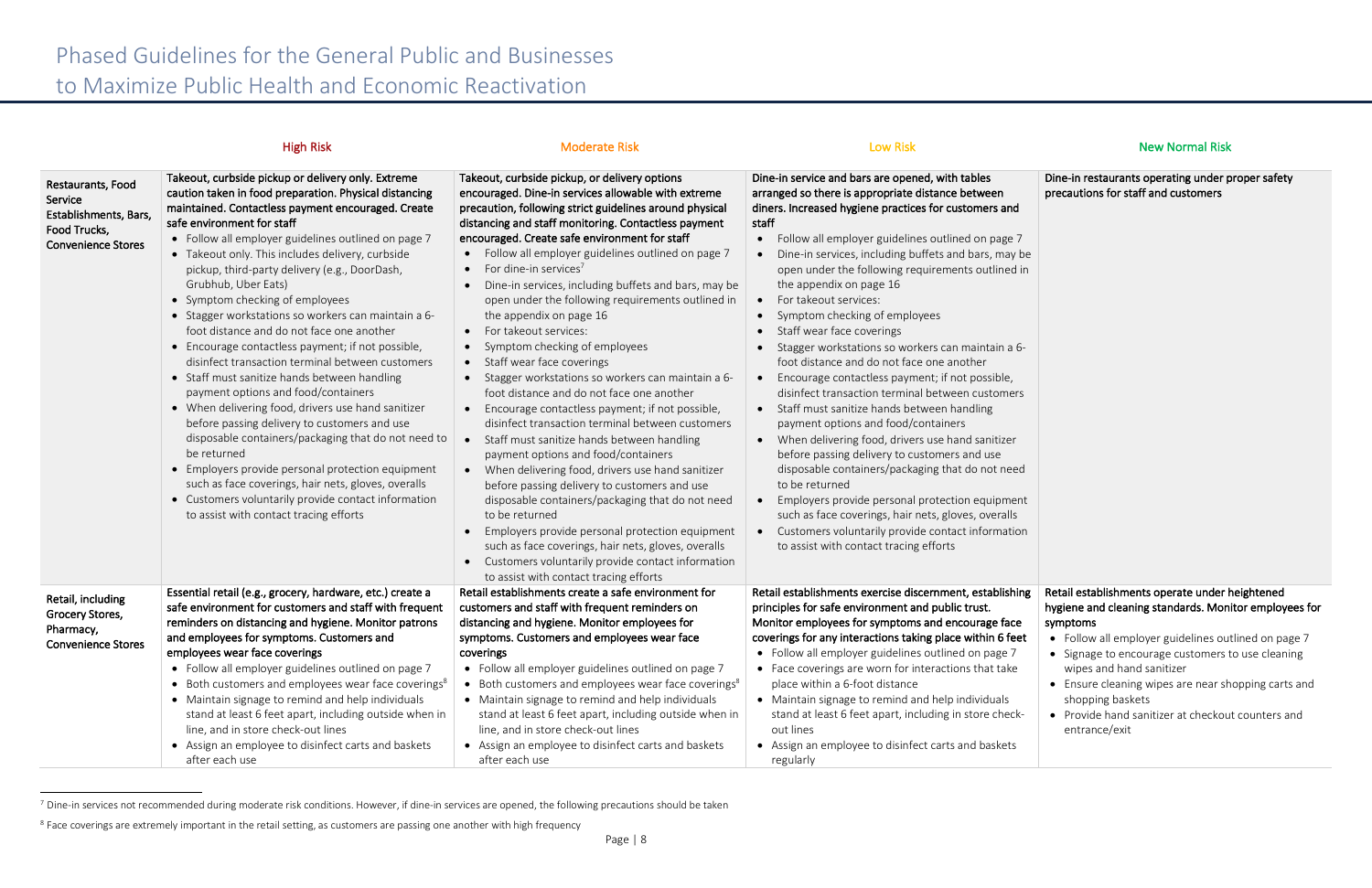|                                          | <b>High Risk</b>                                                                                                                                                                                                                                                                                                                                                                                                                                                                                                                                                                                                                                                                                                                                                                                                                                                                                                                                                                                                                                                                                                                                                                                                                                                                                                                                                                                                                                                                                                                                                                                                                                                                                       | <b>Moderate Risk</b>                                                                                                                                                                                                                                                                                                                                                                                                                                                                                                                                                                                                                                                                                                                                                                                                                                                                                                                                                                                                                                                                                                                                                                                                                                                                                                                                                                                                                                                                                                                                                                                                                                                                                         | <b>Low Risk</b>                                                                                                                                                                                                                                                                                                                                                                                                                                                                                                                                                                                                                                                                                                                                                                                                                                                                                                                                                                                                                                                                                                                                                                                                                                                                                                                                                                                                                                              | <b>New Normal Risk</b>                                                                                          |
|------------------------------------------|--------------------------------------------------------------------------------------------------------------------------------------------------------------------------------------------------------------------------------------------------------------------------------------------------------------------------------------------------------------------------------------------------------------------------------------------------------------------------------------------------------------------------------------------------------------------------------------------------------------------------------------------------------------------------------------------------------------------------------------------------------------------------------------------------------------------------------------------------------------------------------------------------------------------------------------------------------------------------------------------------------------------------------------------------------------------------------------------------------------------------------------------------------------------------------------------------------------------------------------------------------------------------------------------------------------------------------------------------------------------------------------------------------------------------------------------------------------------------------------------------------------------------------------------------------------------------------------------------------------------------------------------------------------------------------------------------------|--------------------------------------------------------------------------------------------------------------------------------------------------------------------------------------------------------------------------------------------------------------------------------------------------------------------------------------------------------------------------------------------------------------------------------------------------------------------------------------------------------------------------------------------------------------------------------------------------------------------------------------------------------------------------------------------------------------------------------------------------------------------------------------------------------------------------------------------------------------------------------------------------------------------------------------------------------------------------------------------------------------------------------------------------------------------------------------------------------------------------------------------------------------------------------------------------------------------------------------------------------------------------------------------------------------------------------------------------------------------------------------------------------------------------------------------------------------------------------------------------------------------------------------------------------------------------------------------------------------------------------------------------------------------------------------------------------------|--------------------------------------------------------------------------------------------------------------------------------------------------------------------------------------------------------------------------------------------------------------------------------------------------------------------------------------------------------------------------------------------------------------------------------------------------------------------------------------------------------------------------------------------------------------------------------------------------------------------------------------------------------------------------------------------------------------------------------------------------------------------------------------------------------------------------------------------------------------------------------------------------------------------------------------------------------------------------------------------------------------------------------------------------------------------------------------------------------------------------------------------------------------------------------------------------------------------------------------------------------------------------------------------------------------------------------------------------------------------------------------------------------------------------------------------------------------|-----------------------------------------------------------------------------------------------------------------|
|                                          | • Maximum number of patrons must be such that a 6-<br>foot distance between patrons and employees can<br>be easily maintained (1 person per 100 square feet)<br>• Provide hand sanitizer at checkout counters and<br>entrance/exit<br>• Limit purchase quantities on certain goods selling<br>out quickly; this will help maintain ability to meet<br>needs of patrons and limit crowds and lines<br>• Set an established window of time for high-risk<br>individuals to come in without pressure from crowds<br>• Staff may only come closer than 6 feet to other staff<br>and customers when accepting payment or<br>delivering goods or services if wearing face covering<br>• One-way aisles to support physical distancing<br>• Discourage bringing kids or strollers into stores<br>when possible to allow as much space as possible in<br>aisles<br>• Consider installing a clear plastic partition between<br>cashier and customer where it is not possible to<br>maintain 6 feet of distance<br>• Deliver products through curbside pick-up or<br>delivery<br>• Make regular announcements to remind customers<br>to follow physical distancing guidelines<br>Specific Guidance for Grocery & Pharmacy<br>• Separate order and delivery areas to keep<br>customers from waiting too long in confined areas<br>together<br>• Prevent people from self-serving any food items<br>that are ready to eat and are not prepackaged; does<br>not include fresh produce<br>• Only make bulk items available if they are<br>individually packaged<br>• Do not allow individuals to bring their own bags,<br>mugs, or other reusable items from home<br>• If possible, waive prescription delivery fees | • Maximum number of patrons must be such that a 6-<br>foot distance between patrons and employees can<br>be easily maintained (1 person per 100 square feet)<br>• Provide hand sanitizer at checkout counters and<br>entrance/exit<br>• Limit purchase quantities on certain goods selling<br>out quickly; this will help maintain ability to meet<br>needs of patrons and limit crowds and lines<br>• Set an established daily window of time for high-risk<br>individuals to come in without pressure from crowds<br>• Staff may only come closer than 6 feet to other staff<br>and customers when accepting payment or<br>delivering goods or services if wearing face covering<br>• One-way aisles to support physical distancing<br>• Discourage bringing kids or strollers into stores<br>when possible to allow as much space as possible in<br>aisles<br>• Consider installing a clear plastic partition between<br>cashier and customer where it is not possible to<br>maintain 6 feet of distance<br>• Deliver products through curbside pick-up or<br>delivery<br>• Make regular announcements to remind customers<br>to follow physical distancing guidelines<br>Specific Guidance for Grocery & Pharmacy<br>• Separate order and delivery areas to keep<br>customers from waiting too long in confined areas<br>together<br>• Prevent people from self-serving any food items<br>that are ready to eat and are not prepackaged; does<br>not include fresh produce<br>• Only make bulk items available if they are<br>individually packaged<br>• Do not allow individuals to bring their own bags,<br>mugs, or other reusable items from home<br>• If possible, waive prescription delivery fees | • Resume to normal patron capacity if social<br>distancing guidelines can be maintained<br>• Provide hand sanitizer at checkout counters and<br>entrance/exit<br>• Set an established daily window of time for high-risk<br>individuals to come in without pressure from crowds<br>• Staff may only come closer than 6 feet to other staff<br>and customers when accepting payment or<br>delivering goods or services if wearing a face<br>covering<br>• One-way aisles to support physical distancing<br>• Discourage bringing kids or strollers in stores when<br>possible to allow as much space as possible in aisles<br>• Consider installing a clear plastic partition between<br>cashier and customer where it is not possible to<br>maintain 6 feet of distance<br>• Deliver products through curbside pick-up or<br>delivery<br>• Make regular announcements to remind customers<br>to follow physical distancing guidelines<br>Specific Guidance for Grocery & Pharmacy<br>• Separate order and delivery areas to keep<br>customers from waiting too long in confined areas<br>together<br>• Prevent people from self-serving any food items<br>that are ready to eat and are not prepackaged; does<br>not include fresh produce<br>• Only make bulk items available if they are<br>individually packaged<br>• Allow individuals to bring their own reusable bags<br>• If possible, waive prescription delivery fees for high-<br>risk individuals |                                                                                                                 |
| Hospitality, Tourism<br>& Accommodations | Limited operations of this industry. Hotels and other<br>accommodations take extreme safety precautions for<br>both staff and guests<br>• Follow all employer guidelines outlined on page 7<br>• Staff and guests wear face coverings                                                                                                                                                                                                                                                                                                                                                                                                                                                                                                                                                                                                                                                                                                                                                                                                                                                                                                                                                                                                                                                                                                                                                                                                                                                                                                                                                                                                                                                                  | Hotels and other accommodations take extreme safety<br>precautions for both staff and guests<br>• Follow all employer guidelines outlined on page 7<br>• Staff and guests wear face coverings                                                                                                                                                                                                                                                                                                                                                                                                                                                                                                                                                                                                                                                                                                                                                                                                                                                                                                                                                                                                                                                                                                                                                                                                                                                                                                                                                                                                                                                                                                                | Precautions taken with shared spaces; additional<br>caution is taken with extra sanitation of all areas of the<br>property<br>Follow all employer guidelines outlined on page 7<br>$\bullet$<br>Face coverings worn in settings where other social<br>$\bullet$<br>distancing measures are difficult to maintain                                                                                                                                                                                                                                                                                                                                                                                                                                                                                                                                                                                                                                                                                                                                                                                                                                                                                                                                                                                                                                                                                                                                             | Industry open with precautions for sta<br>outlined in general guidelines<br>• Follow all employer guidelines ou |

| -risk<br>owds<br>staff       |                                                                                                                                               |
|------------------------------|-----------------------------------------------------------------------------------------------------------------------------------------------|
| ıen<br>sles<br>en            |                                                                                                                                               |
| ers                          |                                                                                                                                               |
| as                           |                                                                                                                                               |
| does                         |                                                                                                                                               |
| ξS<br>igh-                   |                                                                                                                                               |
| the<br>$\overline{7}$<br>ial | Industry open with precautions for staff and guests as<br>outlined in general guidelines<br>Follow all employer guidelines outlined on page 7 |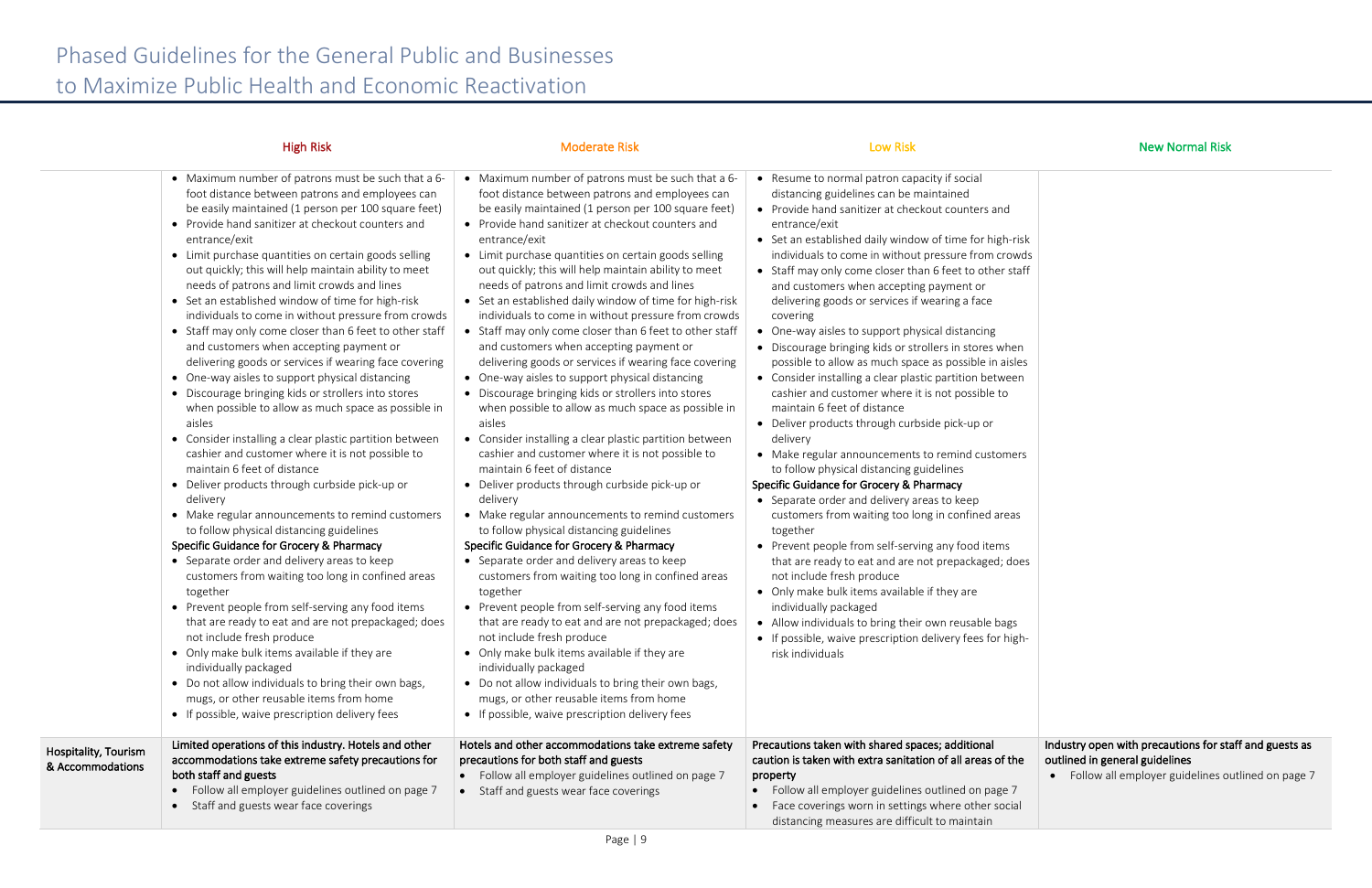|                                                                                                                                                                                                                                         | <b>High Risk</b>                                                                                                                                                                                                                                                                                                                                                                                                                                                                                                                                                                                                                                                                                                                                                                                                                                                                                                                                                                                                                                                                                                                                                                                                                                                                                                                                                                                                                        | <b>Moderate Risk</b>                                                                                                                                                                                                                                                                                                                                                                                                                                                                                                                                                                                                                                                                                                                                                                                                                                                                                                                                                                                                                                                                                                                                                                                                                                                                                                                                                                                                                                     | <b>Low Risk</b>                                                                                                                                                                                                                                                                                                                                                                                                                                                                                                                                                                                                                                          | <b>New Normal Risk</b>                                                                                                                                                 |
|-----------------------------------------------------------------------------------------------------------------------------------------------------------------------------------------------------------------------------------------|-----------------------------------------------------------------------------------------------------------------------------------------------------------------------------------------------------------------------------------------------------------------------------------------------------------------------------------------------------------------------------------------------------------------------------------------------------------------------------------------------------------------------------------------------------------------------------------------------------------------------------------------------------------------------------------------------------------------------------------------------------------------------------------------------------------------------------------------------------------------------------------------------------------------------------------------------------------------------------------------------------------------------------------------------------------------------------------------------------------------------------------------------------------------------------------------------------------------------------------------------------------------------------------------------------------------------------------------------------------------------------------------------------------------------------------------|----------------------------------------------------------------------------------------------------------------------------------------------------------------------------------------------------------------------------------------------------------------------------------------------------------------------------------------------------------------------------------------------------------------------------------------------------------------------------------------------------------------------------------------------------------------------------------------------------------------------------------------------------------------------------------------------------------------------------------------------------------------------------------------------------------------------------------------------------------------------------------------------------------------------------------------------------------------------------------------------------------------------------------------------------------------------------------------------------------------------------------------------------------------------------------------------------------------------------------------------------------------------------------------------------------------------------------------------------------------------------------------------------------------------------------------------------------|----------------------------------------------------------------------------------------------------------------------------------------------------------------------------------------------------------------------------------------------------------------------------------------------------------------------------------------------------------------------------------------------------------------------------------------------------------------------------------------------------------------------------------------------------------------------------------------------------------------------------------------------------------|------------------------------------------------------------------------------------------------------------------------------------------------------------------------|
|                                                                                                                                                                                                                                         | Maintain signage to remind groups to stand at<br>$\bullet$<br>least 6 feet apart and avoid congregating in<br>common areas<br>Gift shops continue to sell food, medicine, or other<br>$\bullet$<br>essential items<br>Digital check-in and checkout encouraged<br>$\bullet$<br>Consider installing plexiglass partition in areas<br>$\bullet$<br>coming into close contact with guests (e.g.<br>registration, concierge, valet desks)<br>Symptomatic guests should stay in their room and<br>$\bullet$<br>wear a face covering anytime they leave the room<br>Consider designating one staff member to attend<br>$\bullet$<br>to sick guests<br>Guest room cleaning should include a complete<br>$\bullet$<br>change of towels, linens, bedding, and guest<br>consumable items while all hard surfaces and high-<br>touch areas are completely disinfected with an<br>EPA-registered chemical disinfectant<br>• When possible, rooms should remain vacant for 48<br>hours after check-out and prior to cleaning<br>Launder all exposed linens and cleaning supplies<br>$\bullet$<br>separately<br>Food should be served in a takeout-style (grab and<br>$\bullet$<br>go) manner; no buffet-style dining<br>• Swimming pools, gyms and fitness centers closed<br>Provide guests with their own sanitation solutions<br>$\bullet$<br>or wipes to instill guest confidence (e.g., alcohol<br>wipes for remote controls or shared surfaces) | • Maintain signage to remind groups to stand at least<br>6 feet apart and avoid congregating in common<br>areas<br>Social distancing maintained in all common areas or<br>meeting rooms<br>Digital check-in and checkout encouraged<br>$\bullet$<br>• Consider installing plexiglass partition in areas<br>coming into close contact with guests (e.g.<br>registration, concierge, valet desks)<br>• Symptomatic guests should stay in their room and<br>wear a face covering anytime they leave the room<br>Consider designating one staff member to attend to<br>$\bullet$<br>sick guests<br>• Discontinue or decrease housekeeping services to<br>prevent transmission between rooms during guest<br>stays<br>Guest room cleaning should include a complete<br>$\bullet$<br>change of towels, linens, bedding, and guest<br>consumable items while all hard surfaces and high-<br>touch areas are completely disinfected with an EPA-<br>registered chemical disinfectant<br>• When possible, rooms should remain vacant for 48<br>hours after check-out and prior to cleaning<br>Launder all exposed linens and cleaning supplies<br>separately<br>Provide guests with their own sanitation solutions or<br>wipes to instill guest confidence (e.g., alcohol wipes<br>for remote controls or shared surfaces)<br>• Pools follow guidelines on page 6<br>Fitness centers and follow guidelines on page 12<br>Restaurants follow guidelines on page 16 | Maintain signage to remind groups to stand at least<br>6 feet apart and avoid congregating in common<br>areas<br>Social distancing maintained in all common areas or<br>meeting rooms<br>Digital check-in and checkout encouraged<br>Symptomatic guests should stay in their room and<br>$\bullet$<br>wear a face covering anytime they leave the room<br>Consider designating one staff member to attend to<br>sick guests<br>Launder all exposed linens and cleaning supplies<br>separately<br>Pools follow guidelines on page 6<br>$\bullet$<br>Fitness centers follow guidelines on page 12<br>Restaurants follow guidelines on page 16<br>$\bullet$ |                                                                                                                                                                        |
| Events, Cultural Arts<br>& Entertainment<br>(including Sporting<br>Events, Concerts,<br>Rodeos, Convention<br>Centers, Theatres,<br>Museums, Zoos,<br>Aquariums, Aviaries,<br><b>Botanical Gardens,</b><br>Libraries, Indoor<br>Arenas) | In-person operation of this industry is allowable under<br>increased cleaning regimen and operational protocols in<br>place to ensure safe distancing restrictions are met<br>• Follow all employer guidelines outlined on page 7<br>• Spectators encouraged to attend remotely<br>• A 10-foot distance must be maintained between<br>individual household groups at all times while<br>seated<br>• For reserved-seating facilities, facility capacity is<br>dependent on ability to block reserved seats<br>(demonstrated on digital seat map) to ensure safe<br>radius                                                                                                                                                                                                                                                                                                                                                                                                                                                                                                                                                                                                                                                                                                                                                                                                                                                                | In-person operation of this industry is allowable under<br>increased cleaning regimen and operational protocols in<br>place to ensure safe distancing restrictions are met<br>• Follow all employer guidelines outlined on page 7<br>• A 6-foot distance must be maintained between each<br>household groups at all times while seated<br>• For reserved-seating facilities, facility capacity is<br>dependent on ability to block reserved seats<br>(demonstrated on digital seat map) to ensure safe<br>radius                                                                                                                                                                                                                                                                                                                                                                                                                                                                                                                                                                                                                                                                                                                                                                                                                                                                                                                                         | In-person operation of this industry is allowable under<br>increased cleaning regimen and operational protocols in<br>place to ensure safe distancing restrictions are met<br>• Follow all employer guidelines outlined on page 7<br>• A 6-foot distance must be maintained between each<br>household group at all times while seated<br>• For reserved-seating facilities, facility capacity is<br>dependent on ability to block reserved seats<br>(demonstrated on digital seat map) to ensure safe<br>radius                                                                                                                                          | In-person operation of this this industry is allowable for<br>large groups. Mass gatherings follow proper safety<br>procedures and precautions for monitoring symptoms |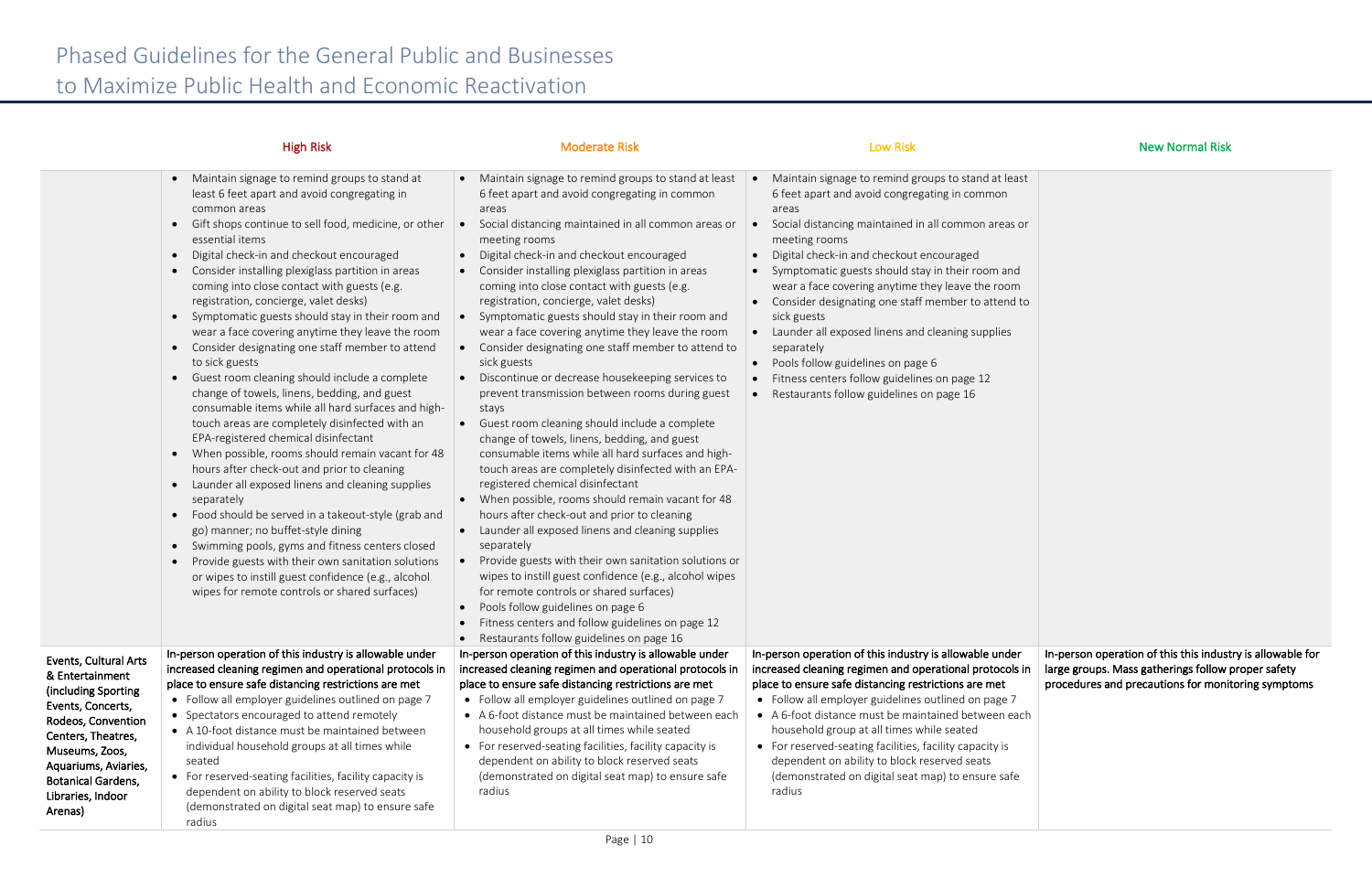|                                                                                                                            | <b>High Risk</b>                                                                                                                                                                                                                                                                                                                                                                                                                                                                                                                                                                                                                                                                                                                                                                                 | <b>Moderate Risk</b>                                                                                                                                                                                                                                                                                                                                                                                                                                                                                                                                                                                                                                                                                                                                                                                                                                                                                                                                                                                                                                                                                                                                                     | <b>Low Risk</b>                                                                                                                                                                                                                                                                                                                                                                                                                                                                                                                                                                                                                                                                                                                                                                                                                                                                                                                                                                                                                                                                                                                                                                                                                                                                                                                                                  | <b>New Normal Risk</b>                                              |
|----------------------------------------------------------------------------------------------------------------------------|--------------------------------------------------------------------------------------------------------------------------------------------------------------------------------------------------------------------------------------------------------------------------------------------------------------------------------------------------------------------------------------------------------------------------------------------------------------------------------------------------------------------------------------------------------------------------------------------------------------------------------------------------------------------------------------------------------------------------------------------------------------------------------------------------|--------------------------------------------------------------------------------------------------------------------------------------------------------------------------------------------------------------------------------------------------------------------------------------------------------------------------------------------------------------------------------------------------------------------------------------------------------------------------------------------------------------------------------------------------------------------------------------------------------------------------------------------------------------------------------------------------------------------------------------------------------------------------------------------------------------------------------------------------------------------------------------------------------------------------------------------------------------------------------------------------------------------------------------------------------------------------------------------------------------------------------------------------------------------------|------------------------------------------------------------------------------------------------------------------------------------------------------------------------------------------------------------------------------------------------------------------------------------------------------------------------------------------------------------------------------------------------------------------------------------------------------------------------------------------------------------------------------------------------------------------------------------------------------------------------------------------------------------------------------------------------------------------------------------------------------------------------------------------------------------------------------------------------------------------------------------------------------------------------------------------------------------------------------------------------------------------------------------------------------------------------------------------------------------------------------------------------------------------------------------------------------------------------------------------------------------------------------------------------------------------------------------------------------------------|---------------------------------------------------------------------|
|                                                                                                                            | • Set an established window time for high-risk groups<br>to come in without pressure from crowds and/or<br>separate entrances and queues<br>• Limit the number of people in a confined area to<br>enable adequate distancing at all times<br>• Maintain signage to remind and help individuals<br>stand at least 6 feet apart when in common areas or<br>while visiting exhibits (e.g. museums, zoos,<br>aquariums, aviaries, botanical gardens)<br>• Congregating at any point is not allowed<br>• Encourage contactless payment; disinfect between<br>transactions and comply with other retail<br>recommendations<br>• Participants (e.g., players, performers, actors) in<br>events should have their symptoms checked<br>• Electronic tickets and playbills encouraged in place<br>of paper | • Set an established window time for high-risk groups<br>to come in without pressure from crowds and/or<br>separate entrances and queues<br>• Limit the number of people in a confined area to<br>enable adequate distancing at all times<br>• Maintain signage to remind and help individuals<br>stand at least 6 feet apart when in common areas or<br>while visiting exhibits (e.g. museums, zoos,<br>aquariums, aviaries, botanical gardens)<br>• Congregating at any point is not allowed<br>• Encourage contactless payment; disinfect between<br>transactions at facility stores/gift shops and comply<br>with other retail recommendations<br>• Participants (e.g., players, performers, actors) in<br>events should have their symptoms checked<br>• Electronic tickets and playbills encouraged in place<br>of paper<br>Concessions:<br>• Serving and seating protocols consistent with<br>restaurant guidance<br>• Maintain 6-foot distancing for all lines<br>• Encourage contactless payment<br>• To the extent reasonable, serve grab-and-go food<br>items<br>• Any concessions/restaurant seating is compliant<br>with restaurant dine-in recommendations | • Set an established window time for high-risk groups<br>to come in without pressure from crowds and/or<br>separate entrances and queues<br>• Limit the number of people in a confined area to<br>enable adequate distancing at all times<br>• Maintain signage to remind and help individuals<br>stand at least 6 feet apart when in common areas or<br>while visiting exhibits (e.g. museums, zoos,<br>aquariums, aviaries, botanical gardens)<br>• Distribution of promotional items, candy, food<br>items, etc. during parades or spectator sporting<br>events must be distributed in a manner that does<br>not promote congregating<br>• Congregating at any point is not allowed<br>• Encourage contactless payment; disinfect between<br>transactions at facility stores/gift shops and comply<br>with other retail recommendations<br>• Participants (e.g., players, performers, actors) in<br>events should have their symptoms checked<br>• Electronic tickets and playbills encouraged in place<br>of paper<br>Concessions:<br>• Serving and seating protocols consistent with<br>restaurant guidance<br>• Maintain 6-foot distancing for all lines<br>• Encourage contactless payment<br>• To the extent reasonable, serve grab-and-go food<br>items<br>• Any concessions/restaurant seating is compliant<br>with restaurant dine-in recommendations |                                                                     |
| <b>Personal Services</b><br>(including barbers,<br>cosmetologists, body<br>artists, nail<br>technicians, tanning,<br>etc.) | Extreme limitations of this industry<br>• Follow all employer guidelines outlined on page 7<br>• Business that rely on close human interaction<br>encouraged not to stay open<br>• Symptom checking in all interactions<br>• Face coverings worn by both service provider and<br>client                                                                                                                                                                                                                                                                                                                                                                                                                                                                                                          | Industry open under strict hygiene protocols. Service<br>provider and customer must wear face coverings.<br>Meticulous monitoring of symptoms<br>• Follow all employer guidelines outlined on page 7<br>• Both service provider and client wear face coverings<br>• Symptom checking of all staff at the beginning of<br>each shift, with a log that can be made available for<br>inspection by health department<br>• Customers must have their symptoms checked<br>before services are rendered<br>• Appointments scheduled with enough time allowed<br>to disinfect all procedure surfaces between services                                                                                                                                                                                                                                                                                                                                                                                                                                                                                                                                                           | Industry open under strict hygiene protocols. Service<br>provider and customer must wear face coverings.<br>Meticulous monitoring of symptoms<br>• Follow all employer guidelines outlined on page 7<br>Both service provider and client wear face<br>coverings. Exception given for clients when mask<br>interferes with service. Service provider must wear a<br>face covering<br>• Symptom checking of all staff at the beginning of<br>each shift, with a log that can be made available for<br>inspection by health department                                                                                                                                                                                                                                                                                                                                                                                                                                                                                                                                                                                                                                                                                                                                                                                                                              | Industry open with strict hygiene regimen and symptom<br>monitoring |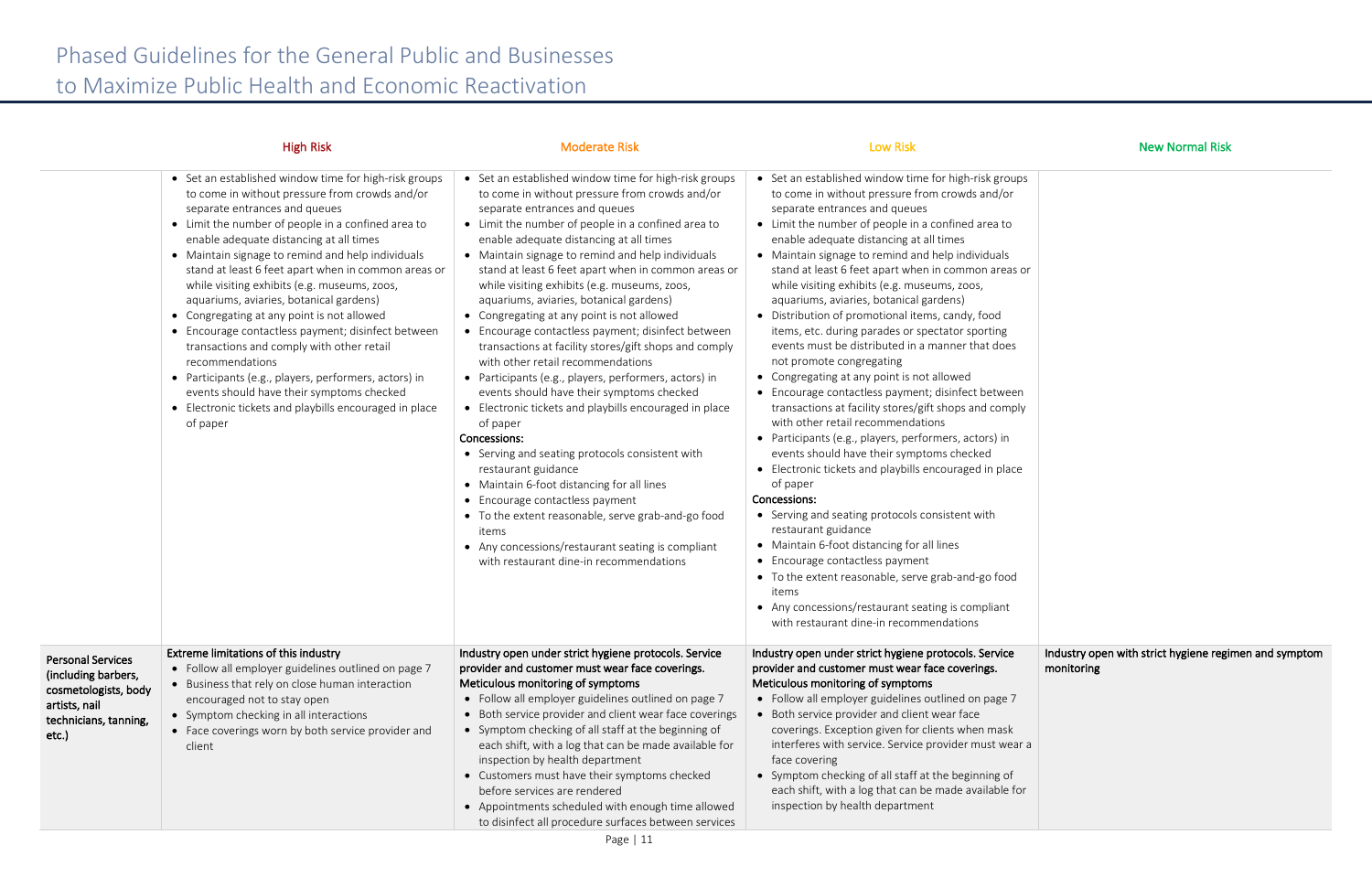|                           | <b>High Risk</b>                                                       | <b>Moderate Risk</b>                                                                                                                                                                                                                                                                                                                                                                                     | <b>Low Risk</b>                                                                                                                                                                                                                                                                                                                                                                                                                                                                                                                                                                                                                                                                                                                              | <b>New Normal Risk</b>                                      |
|---------------------------|------------------------------------------------------------------------|----------------------------------------------------------------------------------------------------------------------------------------------------------------------------------------------------------------------------------------------------------------------------------------------------------------------------------------------------------------------------------------------------------|----------------------------------------------------------------------------------------------------------------------------------------------------------------------------------------------------------------------------------------------------------------------------------------------------------------------------------------------------------------------------------------------------------------------------------------------------------------------------------------------------------------------------------------------------------------------------------------------------------------------------------------------------------------------------------------------------------------------------------------------|-------------------------------------------------------------|
|                           |                                                                        | • Service provider maintains log of appointments with<br>customer contact information to assist with contact<br>tracing efforts<br>• When services are not being directly provided, 6<br>feet of physical distance must be maintained. This<br>includes waiting areas and between clients at all<br>times<br>• Contactless payment encouraged; financial<br>equipment disinfected after each transaction | • Screen clients upon entering the facility with a<br>questionnaire asking about symptoms, travel, and<br>any sicknesses in the home<br>• Procedure/service area surfaces are disinfected<br>between each client<br>• Appointments scheduled with enough time allowed<br>to disinfect all procedure surfaces between services<br>• Service provider maintains log of appointments with<br>customer contact information to assist with contact<br>tracing efforts<br>• When services are not being directly provided, 6<br>feet of physical distance must be maintained. This<br>includes in waiting areas and between clients at all<br>times<br>• Contactless payment encouraged; financial<br>equipment disinfected after each transaction |                                                             |
| Home Repair               | Operates under the General Guidelines for Employers.<br>Strict hygiene | Operates under the General Guidelines for Employers.<br>Strict hygiene                                                                                                                                                                                                                                                                                                                                   | Operates under the General Guidelines for Employers.<br>Strict hygiene                                                                                                                                                                                                                                                                                                                                                                                                                                                                                                                                                                                                                                                                       | Operates under the General Guideline<br>Increased hygiene   |
|                           | • Follow all employer guidelines outlined on page 7                    | • Follow all employer guidelines outlined on page 7                                                                                                                                                                                                                                                                                                                                                      | • Follow all employer guidelines outlined on page 7                                                                                                                                                                                                                                                                                                                                                                                                                                                                                                                                                                                                                                                                                          | • Follow all employer guidelines out                        |
|                           | • Inquire if homes have symptomatic individuals and                    | • Inquire if homes have symptomatic individuals and                                                                                                                                                                                                                                                                                                                                                      | • Inquire if homes have symptomatic individuals and                                                                                                                                                                                                                                                                                                                                                                                                                                                                                                                                                                                                                                                                                          | • Same as high-risk column, except tl                       |
|                           | exercise caution                                                       | exercise caution                                                                                                                                                                                                                                                                                                                                                                                         | exercise caution                                                                                                                                                                                                                                                                                                                                                                                                                                                                                                                                                                                                                                                                                                                             | not need to actively monitor sympt                          |
|                           | • Monitor symptoms of employees                                        | • Monitor symptoms of employees                                                                                                                                                                                                                                                                                                                                                                          | • Monitor symptoms of employees                                                                                                                                                                                                                                                                                                                                                                                                                                                                                                                                                                                                                                                                                                              | self-report                                                 |
|                           | • Wash or sanitize hands before and after leaving a                    | • Wash or sanitize hands before and after leaving a                                                                                                                                                                                                                                                                                                                                                      | • Wash or sanitize hands before and after leaving a                                                                                                                                                                                                                                                                                                                                                                                                                                                                                                                                                                                                                                                                                          |                                                             |
|                           | home                                                                   | home<br>• Wear face coverings and gloves, changing between                                                                                                                                                                                                                                                                                                                                               | home                                                                                                                                                                                                                                                                                                                                                                                                                                                                                                                                                                                                                                                                                                                                         |                                                             |
|                           | • Wear face coverings and gloves, changing between<br>each site        | each site                                                                                                                                                                                                                                                                                                                                                                                                | • Wear face coverings and gloves, changing between<br>each site                                                                                                                                                                                                                                                                                                                                                                                                                                                                                                                                                                                                                                                                              |                                                             |
|                           | • Disinfect tools after each site                                      | • Disinfect tools after each site                                                                                                                                                                                                                                                                                                                                                                        | • Disinfect tools after each site                                                                                                                                                                                                                                                                                                                                                                                                                                                                                                                                                                                                                                                                                                            |                                                             |
|                           | • Share estimates, invoices, and other documentation                   | • Share estimates, invoices, and other documentation                                                                                                                                                                                                                                                                                                                                                     | • Share estimates, invoices, and other documentation                                                                                                                                                                                                                                                                                                                                                                                                                                                                                                                                                                                                                                                                                         |                                                             |
|                           | electronically                                                         | electronically                                                                                                                                                                                                                                                                                                                                                                                           | electronically                                                                                                                                                                                                                                                                                                                                                                                                                                                                                                                                                                                                                                                                                                                               |                                                             |
| <b>Gyms &amp; Fitness</b> | Fitness centers and gyms are closed                                    | Recommended closure of fitness centers and gyms; if                                                                                                                                                                                                                                                                                                                                                      | Fitness centers and gyms are open with some distancing Fitness centers and gyms are open wit                                                                                                                                                                                                                                                                                                                                                                                                                                                                                                                                                                                                                                                 |                                                             |
| Centers (including        |                                                                        | open, fitness centers and gyms should follow strict                                                                                                                                                                                                                                                                                                                                                      | and cleaning guidance                                                                                                                                                                                                                                                                                                                                                                                                                                                                                                                                                                                                                                                                                                                        | guidance                                                    |
| indoor recreation         |                                                                        | distancing and cleaning guidance                                                                                                                                                                                                                                                                                                                                                                         | • Follow all employer guidelines outlined on page 7                                                                                                                                                                                                                                                                                                                                                                                                                                                                                                                                                                                                                                                                                          | • Follow all employer guidelines out                        |
| centers, yoga studios,    |                                                                        | • Follow all employer guidelines outlined on page 7                                                                                                                                                                                                                                                                                                                                                      | • Employees must go through symptom checking                                                                                                                                                                                                                                                                                                                                                                                                                                                                                                                                                                                                                                                                                                 | • Space equipment at normal capac                           |
| dance, tumbling,          |                                                                        | • Employees must go through symptom checking<br>before every shift, including temperature. Log must                                                                                                                                                                                                                                                                                                      | before every shift, including temperature. Log must<br>be kept and available for inspection by health                                                                                                                                                                                                                                                                                                                                                                                                                                                                                                                                                                                                                                        | • Make cleaning supplies available t                        |
| indoor soccer, etc.)      |                                                                        | be kept and available for inspection by health                                                                                                                                                                                                                                                                                                                                                           | department                                                                                                                                                                                                                                                                                                                                                                                                                                                                                                                                                                                                                                                                                                                                   | establishment and post signs enco<br>to clean all equipment |
|                           |                                                                        | department                                                                                                                                                                                                                                                                                                                                                                                               | • Employees working within 6 feet of patrons must                                                                                                                                                                                                                                                                                                                                                                                                                                                                                                                                                                                                                                                                                            |                                                             |
|                           |                                                                        | • Screen patrons upon entering the facility with a                                                                                                                                                                                                                                                                                                                                                       | wear face coverings                                                                                                                                                                                                                                                                                                                                                                                                                                                                                                                                                                                                                                                                                                                          |                                                             |
|                           |                                                                        | questionnaire asking about symptoms, travel, and                                                                                                                                                                                                                                                                                                                                                         | • Patrons of different households must maintain 10                                                                                                                                                                                                                                                                                                                                                                                                                                                                                                                                                                                                                                                                                           |                                                             |
|                           |                                                                        | any sicknesses in the home                                                                                                                                                                                                                                                                                                                                                                               | feet of distance at all times (limit the number of                                                                                                                                                                                                                                                                                                                                                                                                                                                                                                                                                                                                                                                                                           |                                                             |
|                           |                                                                        | • Employees must wear face coverings; patrons                                                                                                                                                                                                                                                                                                                                                            | patrons, space or close off equipment accordingly)                                                                                                                                                                                                                                                                                                                                                                                                                                                                                                                                                                                                                                                                                           |                                                             |
|                           |                                                                        | encouraged to wear face coverings whenever                                                                                                                                                                                                                                                                                                                                                               | • Make chemical disinfectant supplies available                                                                                                                                                                                                                                                                                                                                                                                                                                                                                                                                                                                                                                                                                              |                                                             |
|                           |                                                                        | possible                                                                                                                                                                                                                                                                                                                                                                                                 | throughout the establishment and post signs                                                                                                                                                                                                                                                                                                                                                                                                                                                                                                                                                                                                                                                                                                  |                                                             |

| ١d                                        |                                                                                                          |
|-------------------------------------------|----------------------------------------------------------------------------------------------------------|
| ved<br>ices<br>with<br>tact<br>ıis<br>all |                                                                                                          |
| rs.                                       | Operates under the General Guidelines for Employers.                                                     |
| 7                                         | Increased hygiene<br>Follow all employer guidelines outlined on page 7                                   |
| nd                                        | • Same as high-risk column, except that employers do<br>not need to actively monitor symptoms; employees |
| a                                         | self-report                                                                                              |
|                                           |                                                                                                          |
| en؛                                       |                                                                                                          |
| ion:                                      |                                                                                                          |
| cing                                      | Fitness centers and gyms are open with cleaning<br>guidance                                              |
| 7                                         | Follow all employer guidelines outlined on page 7<br>Space equipment at normal capacity                  |
| านรt                                      | Make cleaning supplies available throughout the<br>establishment and post signs encouraging patrons      |
| it                                        | to clean all equipment                                                                                   |
| $\overline{0}$                            |                                                                                                          |
| :ly)                                      |                                                                                                          |
|                                           |                                                                                                          |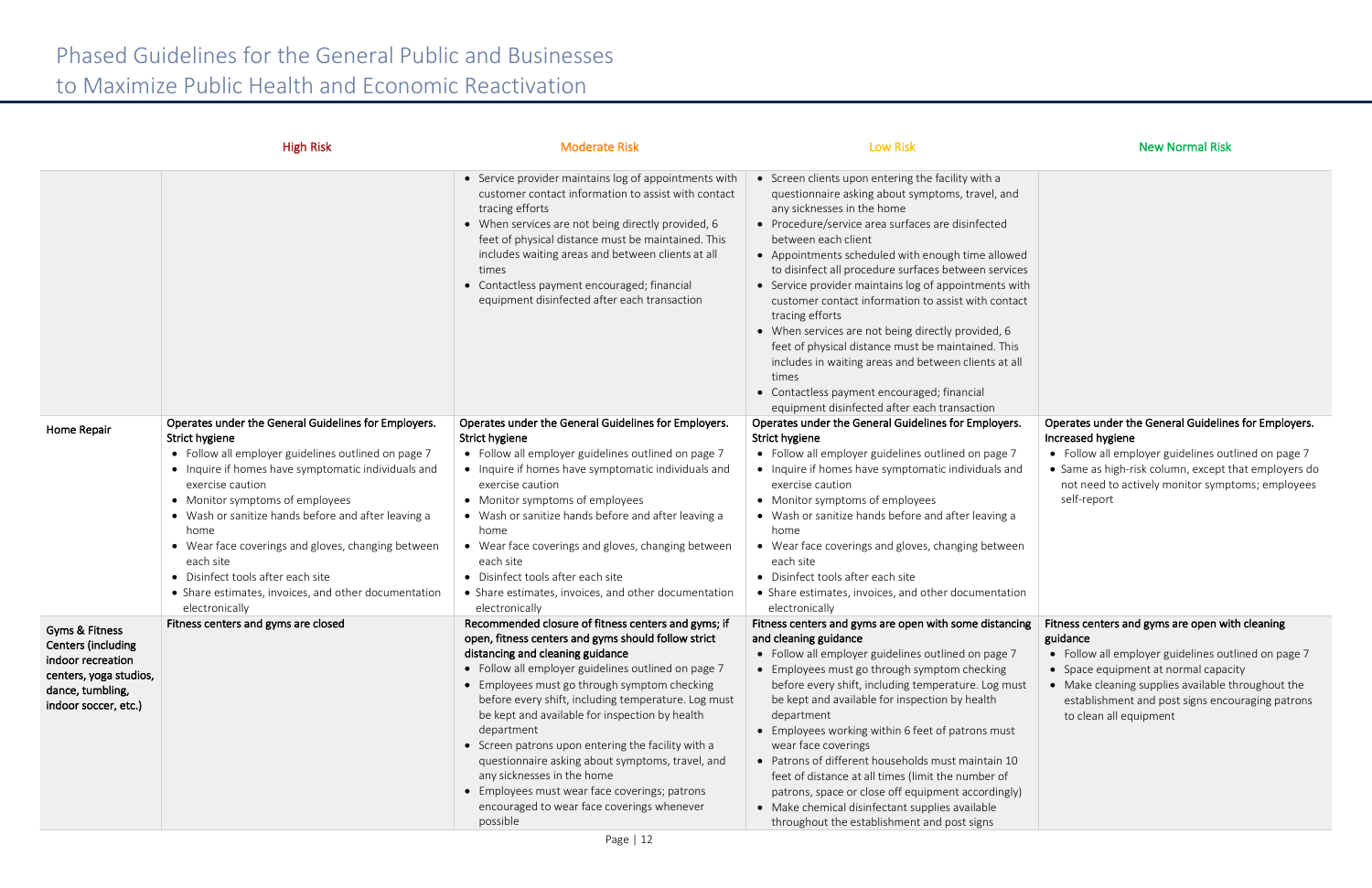|                                                                | <b>High Risk</b>                                                                                                                                                                                                                                                                                                                                                                                                                                                                                                                                                                                                                                                                                                                                                                                                                                                                                                                                                                        | <b>Moderate Risk</b>                                                                                                                                                                                                                                                                                                                                                                                                                                                                                                                                                                                                                                                                                                                                                                                                                                                                                                                                                                    | <b>Low Risk</b>                                                                                                                                                                                                                                                                                                                                                                                                                                                                                                                                                                                                                                                                                                                                                                                                                                                                                                                                                        | <b>New Normal Risk</b>                                                                                                                                                                                                                    |
|----------------------------------------------------------------|-----------------------------------------------------------------------------------------------------------------------------------------------------------------------------------------------------------------------------------------------------------------------------------------------------------------------------------------------------------------------------------------------------------------------------------------------------------------------------------------------------------------------------------------------------------------------------------------------------------------------------------------------------------------------------------------------------------------------------------------------------------------------------------------------------------------------------------------------------------------------------------------------------------------------------------------------------------------------------------------|-----------------------------------------------------------------------------------------------------------------------------------------------------------------------------------------------------------------------------------------------------------------------------------------------------------------------------------------------------------------------------------------------------------------------------------------------------------------------------------------------------------------------------------------------------------------------------------------------------------------------------------------------------------------------------------------------------------------------------------------------------------------------------------------------------------------------------------------------------------------------------------------------------------------------------------------------------------------------------------------|------------------------------------------------------------------------------------------------------------------------------------------------------------------------------------------------------------------------------------------------------------------------------------------------------------------------------------------------------------------------------------------------------------------------------------------------------------------------------------------------------------------------------------------------------------------------------------------------------------------------------------------------------------------------------------------------------------------------------------------------------------------------------------------------------------------------------------------------------------------------------------------------------------------------------------------------------------------------|-------------------------------------------------------------------------------------------------------------------------------------------------------------------------------------------------------------------------------------------|
|                                                                |                                                                                                                                                                                                                                                                                                                                                                                                                                                                                                                                                                                                                                                                                                                                                                                                                                                                                                                                                                                         | • Patrons of different households must maintain 10<br>feet of distance at all times (limit the number of<br>patrons, space or close off equipment accordingly)<br>• No team or group activities<br>• Staff must disinfect all equipment after each use<br>• No sign-in sheets, touchpads, or touch surfaces<br>required for entry<br>• High-risk individuals discouraged from using facilities<br>at this time<br>• Follow pool guidance on page 6                                                                                                                                                                                                                                                                                                                                                                                                                                                                                                                                      | encouraging patrons to thoroughly disinfect<br>equipment after use<br>• Follow pool guidance on page 6                                                                                                                                                                                                                                                                                                                                                                                                                                                                                                                                                                                                                                                                                                                                                                                                                                                                 |                                                                                                                                                                                                                                           |
| Construction,<br><b>General Contractors</b><br>& Manufacturing | Operates under the General Guidelines for Employers.<br>Strict hygiene and reduced group interactions<br>• Follow all employer guidelines outlined on page 7<br>• Ensure nobody with symptoms enters a job site<br>• Provide additional hand washing stations; wash or<br>sanitize hands before and after leaving a site<br>• Wear face coverings and gloves<br>• Clean and disinfect project sites, including high-<br>touch surfaces and tools frequently<br>• Share estimates, invoices, and other documentation<br>electronically                                                                                                                                                                                                                                                                                                                                                                                                                                                   | Operates under the General Guidelines for Employers.<br>Strict hygiene and reduced group interactions<br>• Follow all employer guidelines outlined on page 7<br>• Ensure nobody with symptoms enters a job site<br>• Provide additional hand washing stations; wash or<br>sanitize hands before and after leaving a site<br>• Wear face coverings and gloves<br>• Clean and disinfect project sites, including high-<br>touch surfaces and tools frequently<br>• Share estimates, invoices, and other documentation<br>electronically                                                                                                                                                                                                                                                                                                                                                                                                                                                   | Operates under the General Guidelines for Employers.<br>Strict hygiene<br>• Follow all employer guidelines outlined on page 7<br>• Ensure nobody with symptoms enters a job site<br>• Provide additional hand washing stations; wash or<br>sanitize hands before and after leaving a site<br>• Wear face coverings and gloves<br>• Clean and disinfect project sites, including high-<br>touch surfaces and tools frequently<br>• Share estimates, invoices, and other documentation<br>electronically                                                                                                                                                                                                                                                                                                                                                                                                                                                                 | <b>Operates under the General Guideline</b><br>on page 7                                                                                                                                                                                  |
| Day Care                                                       | Enhanced cleaning and distancing protocols. No<br>symptomatic children<br>• Follow all employer guidelines outlined on page 7<br>• Enhanced cleaning and disinfecting<br>• Encourage children to be 6 feet apart as much as<br>possible<br>• Groups must be restricted to groups of 10 unless a<br>wall can physically separate each group<br>• Limit mixing the groups of children (keep in separate<br>rooms, allow on the playground at different times)<br>• Curbside drop off and pick up<br>• All individuals must wash hands with soap and<br>running water upon arrival<br>• Don't use toys that can't be washed and disinfected<br>• Children and staff should stay home if they're sick<br>• Children and staff are screened for symptoms<br>• If there is a confirmed case, facility must be closed<br>and alert local health department<br>• All high-touch surfaces should be cleaned and<br>disinfected after each use (e.g., toys, keyboards,<br>desks, remote controls) | Enhanced cleaning and distancing protocols. No<br>symptomatic children<br>• Follow all employer guidelines outlined on page 7<br>• Enhanced cleaning and disinfecting<br>• Encourage children to be 6 feet apart as much as<br>possible<br>• Groups must be restricted to groups of 20 unless a<br>wall can physically separate each group<br>• Limit mixing the groups of children (keep in separate<br>rooms, allow on the playground at different times)<br>• Curbside drop off and pick up<br>• All individuals must wash hands with soap and<br>running water upon arrival<br>• Don't use toys that can't be washed and disinfected<br>• Children and staff should stay home if they're sick<br>• Children and staff are screened for symptoms<br>• If there is a confirmed case, facility must be closed<br>and alert local health department<br>• All high-touch surfaces should be cleaned and<br>disinfected after each use (e.g., toys, keyboards,<br>desks, remote controls) | Enhanced cleaning and distancing protocols. No<br>symptomatic children<br>• Follow all employer guidelines outlined on page 7<br>• Enhanced cleaning and disinfecting<br>• Limit mixing the groups of children (keep in separate<br>rooms, allow on the playground at different times)<br>• Children from the same household are kept in the<br>same group whenever possible<br>• Don't use toys that can't be washed and disinfected<br>• All individuals must wash hands with soap and<br>running water upon arrival<br>• Children and staff should stay home if they're sick<br>• Children and staff are screened for symptoms<br>• If there is a confirmed case, facility must be closed<br>and alert local health department<br>• All high-touch surfaces should be cleaned and<br>disinfected regularly<br>• The provider must restrict offsite activities to places<br>or environments where social distance and proper<br>cleaning practices can be controlled | Enhanced cleaning and distancing prot<br>symptomatic children<br>• Follow all employer guidelines out<br>• Enhanced cleaning and disinfecting<br>Don't use toys that can't be cleane<br>$\bullet$<br>• Children and staff should stay hom |

| on page 7                                                                                                                                                                                                                                                                                  |                                                     |
|--------------------------------------------------------------------------------------------------------------------------------------------------------------------------------------------------------------------------------------------------------------------------------------------|-----------------------------------------------------|
|                                                                                                                                                                                                                                                                                            |                                                     |
|                                                                                                                                                                                                                                                                                            |                                                     |
|                                                                                                                                                                                                                                                                                            |                                                     |
|                                                                                                                                                                                                                                                                                            |                                                     |
|                                                                                                                                                                                                                                                                                            |                                                     |
| Enhanced cleaning and distancing protocols. No<br>symptomatic children<br>Follow all employer guidelines outlined on page 7<br>Enhanced cleaning and disinfecting<br>$\bullet$<br>Don't use toys that can't be cleaned<br>Children and staff should stay home if they're sick<br>$\bullet$ |                                                     |
|                                                                                                                                                                                                                                                                                            |                                                     |
|                                                                                                                                                                                                                                                                                            |                                                     |
|                                                                                                                                                                                                                                                                                            |                                                     |
|                                                                                                                                                                                                                                                                                            | Operates under the General Guidelines for Employers |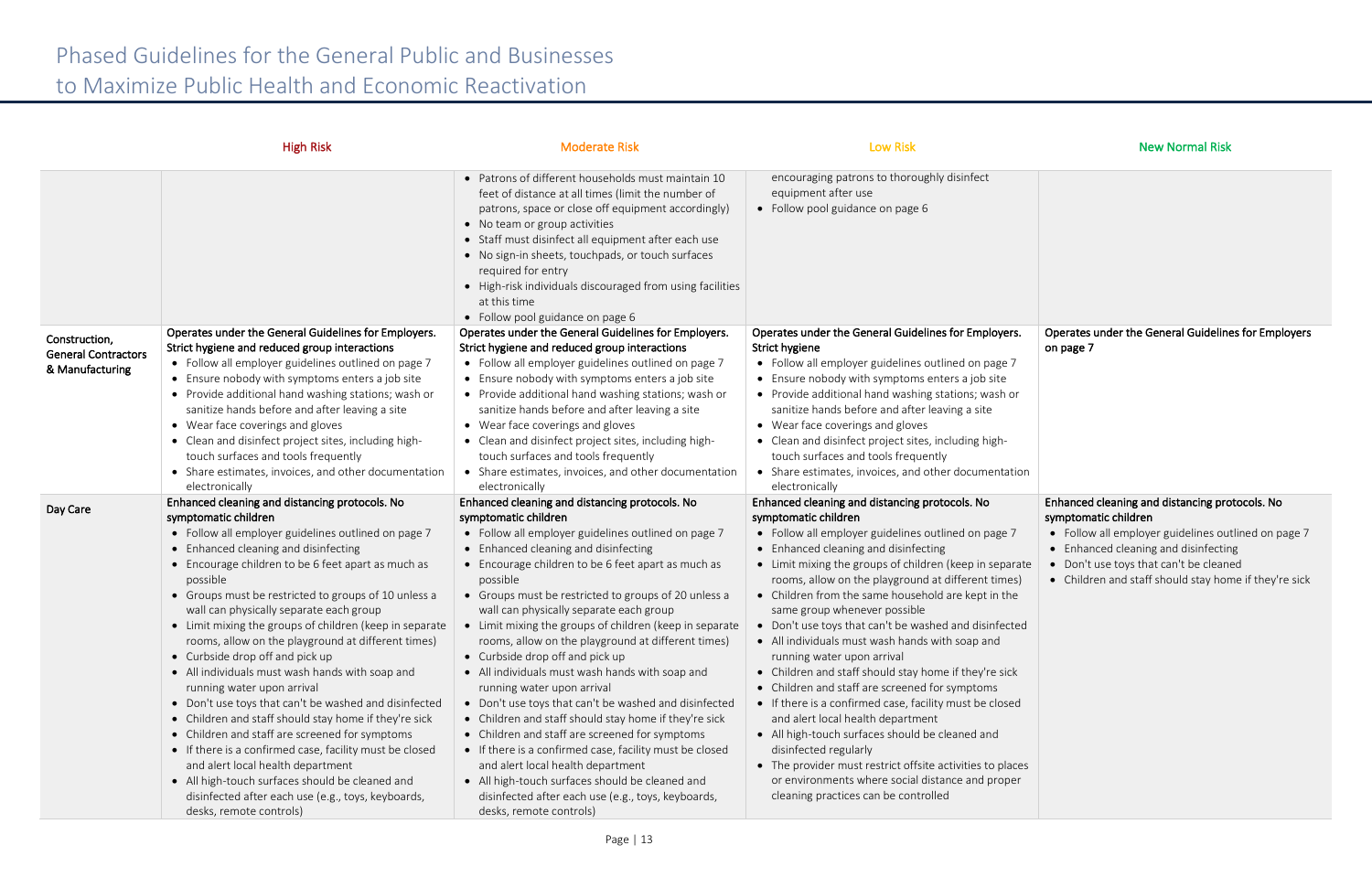## Healthcare-Specific Guidelines

|                                                                          | <b>High Risk</b>                                                                                                                                                                                                                              | <b>Moderate Risk</b> | <b>Low Risk</b> | <b>New Normal Risk</b> |  |  |
|--------------------------------------------------------------------------|-----------------------------------------------------------------------------------------------------------------------------------------------------------------------------------------------------------------------------------------------|----------------------|-----------------|------------------------|--|--|
| Intensity of<br>Disruption                                               | 1 2 3 4 5 6 7 8 9 10                                                                                                                                                                                                                          | 8910                 | 5 6 7 8 9 10    | $1$ 2 3 4 5 6 7 8 9 10 |  |  |
| <b>Hospital Settings</b><br>and Ambulatory<br><b>Surgical Facilities</b> | Each hospital and ambulatory surgical center operating in Utah shall follow the protocols developed by the Utah Hospital Association in consultation with the Utah Department of Health, titled "Utah Roadmap for Resuming Ele<br>Procedures" |                      |                 |                        |  |  |
| Non-hospital<br>Setting,<br>including<br>Dentistry                       | Adhere to all protocols set forth in the following state public health order: https://coronavirus-download.utah.gov/Health/state%20public%20health%20order.20.04.21.pdf                                                                       |                      |                 |                        |  |  |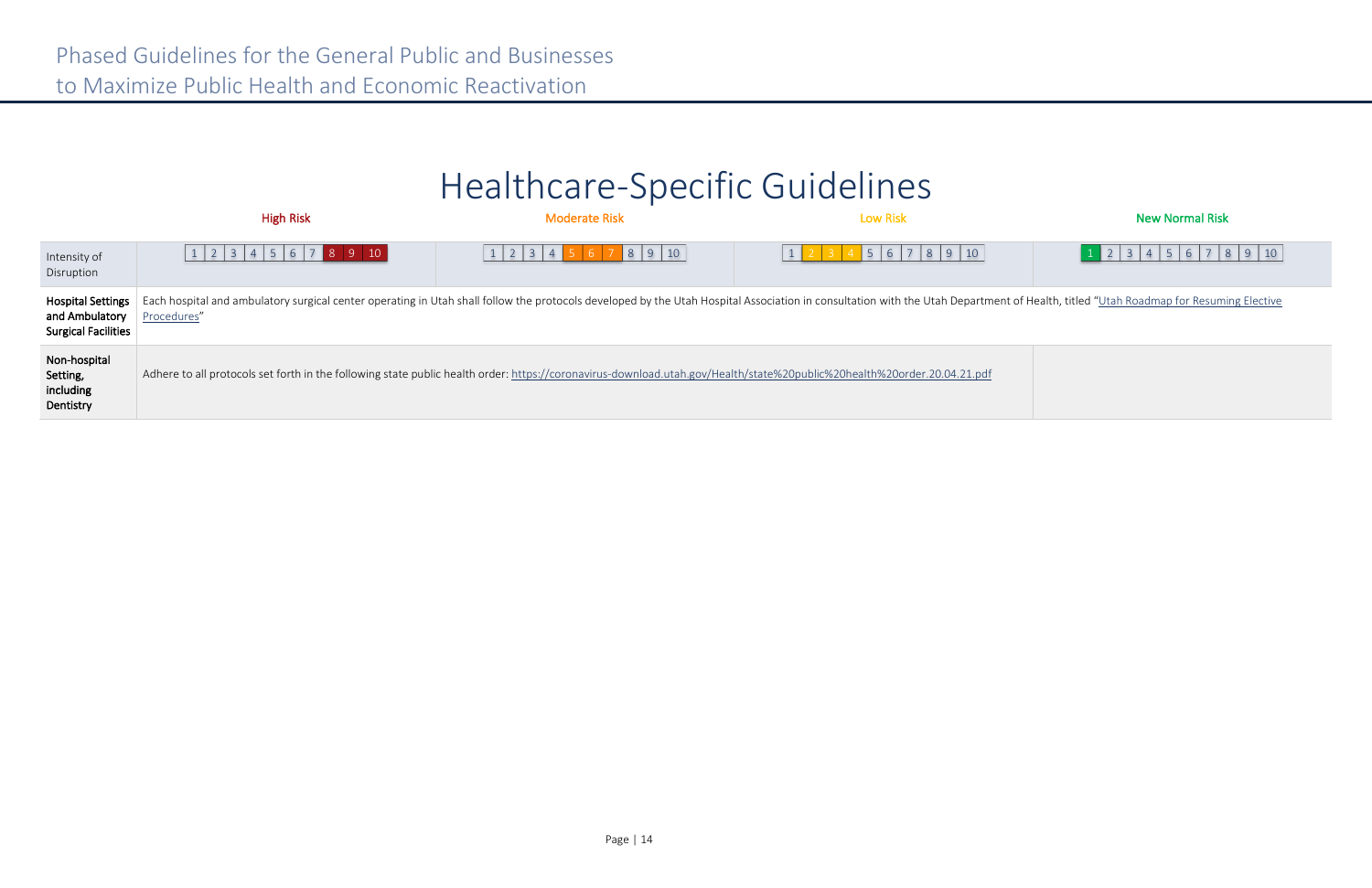# General Guidelines for Employers

### Best Practices for Employers

- Those who are, or work with, high-risk populations, should undergo daily screening/symptom<sup>9</sup> monitoring, and be tested if they begin to experience COVID-19 symptoms. High-risk populations should take extra precautions to avoid close contact with multiple people
- Use online conferencing, email, or telephone in place of in-person meetings, even when people are in the same building
- Employees and customers should not congregate in groups; if your business involves a waiting area, customers should wait outside or in their cars
- Encourage contactless pay options if possible; otherwise immediately disinfect transaction equipment
- Make regular announcements to remind employees and customers to follow distancing guidelines. Use floor markings to mark appropriate physical distance where appropriate
- Encourage digital files rather than paper formats (e.g. documentation, invoices, inspections, forms, agendas)
- Consider what reserve supplies may be necessary to obtain (e.g., cleaning supplies, gloves or other protective equipment)
- Consider the possibility of interruptions to water or power that might force closure
- Establish and maintain open dialogue with local communities, including key vendors and suppliers, exploring contingencies and sharing appropriate decisions about foodservice, transportation, and other services
- Identify a workplace coordinator who will be responsible for COVID-19 issues and their impact in the workplace
- If relevant, update emergency communication plan with key contacts and backups, chain of communications, and processes for tracking and communicating; share the response plan with employees and communicate expectations
- Ensure every employee's contact information and emergency contact details are up to date; ensure a plan is in place to reach employees quickly
- Educate workforce about the threat of the COVID-19 pandemic, what the business is doing, and what they should do to protect themselves and their families
- Prepare for absenteeism—not only sick employees will stay home; others may need to care for the sick or children if schools close; those employees should notify their supervisors
- Provide signage at each public entrance to inform all employees and customers that they should:
	- o Avoid entering if they have a fever of 100.4 degrees Fahrenheit or above, cough, trouble breathing, sore throat, muscle aches and pains, sudden changes in smell or taste, or feel generally unwell
	- o Maintain a minimum 6-foot distance
	- o Sneeze/cough into cloth, tissue, elbow or sleeve (not hands)
	- o Avoid hand shaking or unnecessary physical contact
	- o Wash hands often, and for at least 20 seconds
	- o Wear face coverings

 $\overline{a}$ 

### Cleaning & Hygiene Guidelines for Employers

buttons, workstations, countertops, handrails, doorknobs, breakrooms, bathrooms, common areas), either twice a day or

- Promote etiquette for coughing, sneezing, and handwashing; avoid touching face, especially eyes, nose, and mouth; place posters that encourage hand and respiratory hygiene
- Face coverings should be worn by employees and patrons, especially when difficult or impossible to maintain 6-foot distance
- Ensure adequate air circulation and post tips on how to stop the spread of germs
- When possible, discourage sharing of work tools and equipment
- Make a list of high-touch surfaces requiring routine disinfecting and perform routine environmental cleaning (e.g., elevator after each use. Keep a logbook of cleaning regimen. Those cleaning should: o Wear gloves
	- o Prior to disinfecting, clean surfaces with soap and water if soiled
- o Use EPA-approved disinfectant, industrial cleaner, diluted bleach, or alcohol solutions
- Provide disposable disinfecting wipes for employee use on high-touch surfaces; provide no-touch trash bins
- Laundry: wear gloves, use warmest appropriate water setting, dry items completely, do not shake dirty laundry, launder items that have come in contact with COVID-19 separately
- Make hand sanitizer, soap and water, or effective disinfectant readily available. Provide pop-up handwashing stations or facilities where necessary (e.g. open houses, construction sites)
- Personal Protection Equipment (PPE) should not be shared and should be disposed of properly
- After using gloves, employees should wash their hands

### Employers Monitoring Symptoms<sup>9</sup>

• Employees who are sick or who appear to have COVID-19 symptoms should be separated from other employees/customers

- immediately and sent home; immediately clean and disinfect areas the sick employee visited
- Train managers/leadership to spot symptoms of COVID-19 and to be clear on relevant protocols
- Monitor employee symptoms, especially fever (100.4 degrees Fahrenheit/38 degrees Celsius, or above). If employees take simple medications such as acetaminophen, ibuprofen, or aspirin, they should take temperature beforehand
- Do not allow employees to come to work if they feel sick; create or maintain non-punitive leave policies so employees do not feel pressured to come to work if they are sick. Remind employees to report any illness to a manager, especially if sick with fever, cough, trouble breathing, sore throat, muscle aches and pains, sudden changes in smell or taste
- If an employee is confirmed COVID-19 positive, employers should inform close contact employees while maintaining confidentiality; close contact employees should self-monitor for symptoms for 14 days

<sup>&</sup>lt;sup>9</sup> Symptoms include fever of 100.4 degrees Fahrenheit or above, cough, trouble breathing, sore throat, sudden change in taste or smell, muscle aches or pains